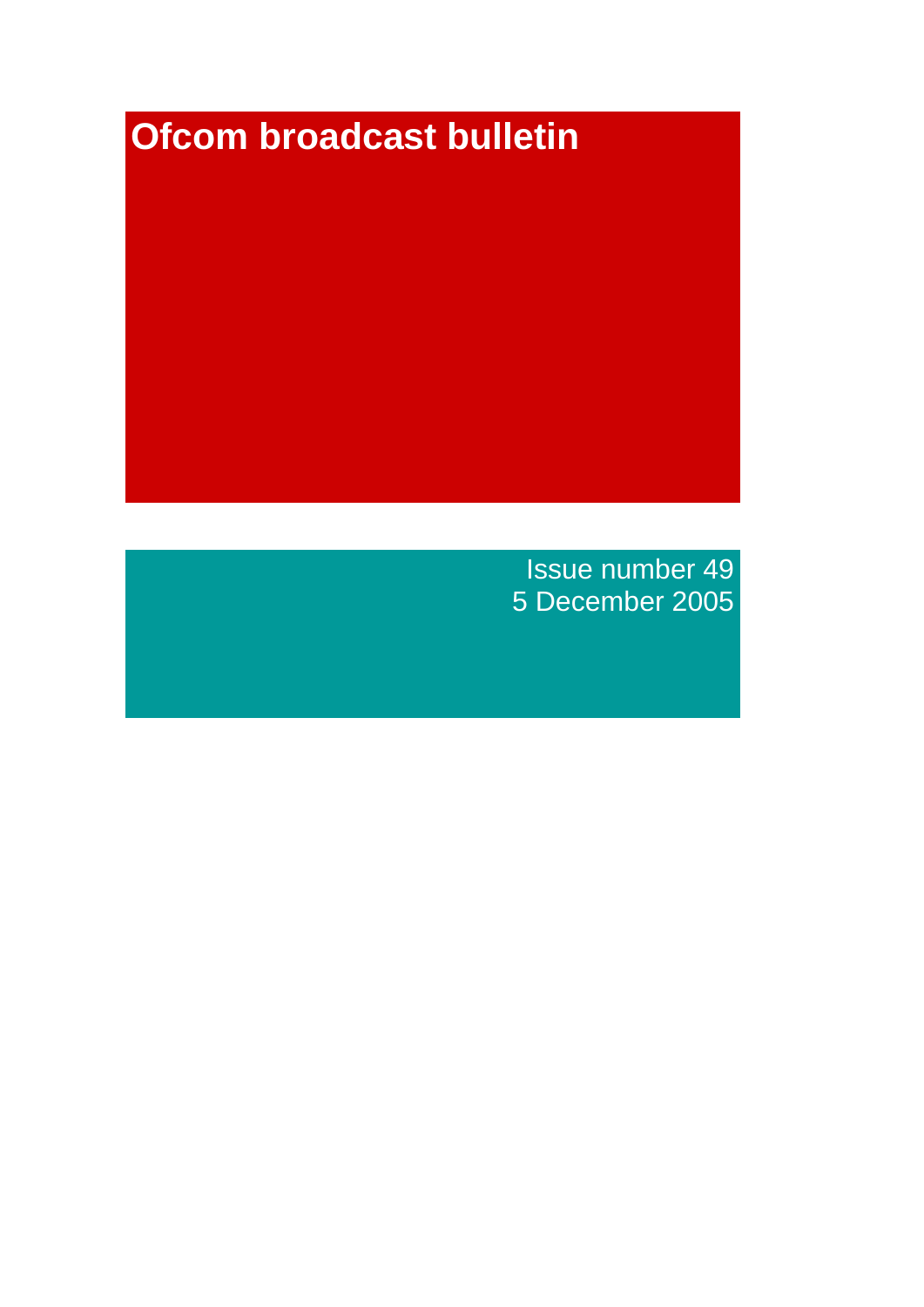Ofcom broadcast bulletin 49 5 December 2005

# **Contents**

| Introduction |  |
|--------------|--|
|              |  |

# **Standards cases**

| In Breach                                |     |
|------------------------------------------|-----|
| Resolved                                 | 6   |
| Guidance to Rule 10.4 (undue prominence) | 15  |
| Not in Breach                            | 16. |

# **Fairness and Privacy cases**

| Upheld in Part                                | 20 |
|-----------------------------------------------|----|
| Guidance to Rule 7.11 (oportunity to respond) | 26 |
| Not Upheld                                    | 27 |
|                                               |    |

| Other programmes not in breach/outside remit |  |
|----------------------------------------------|--|
|----------------------------------------------|--|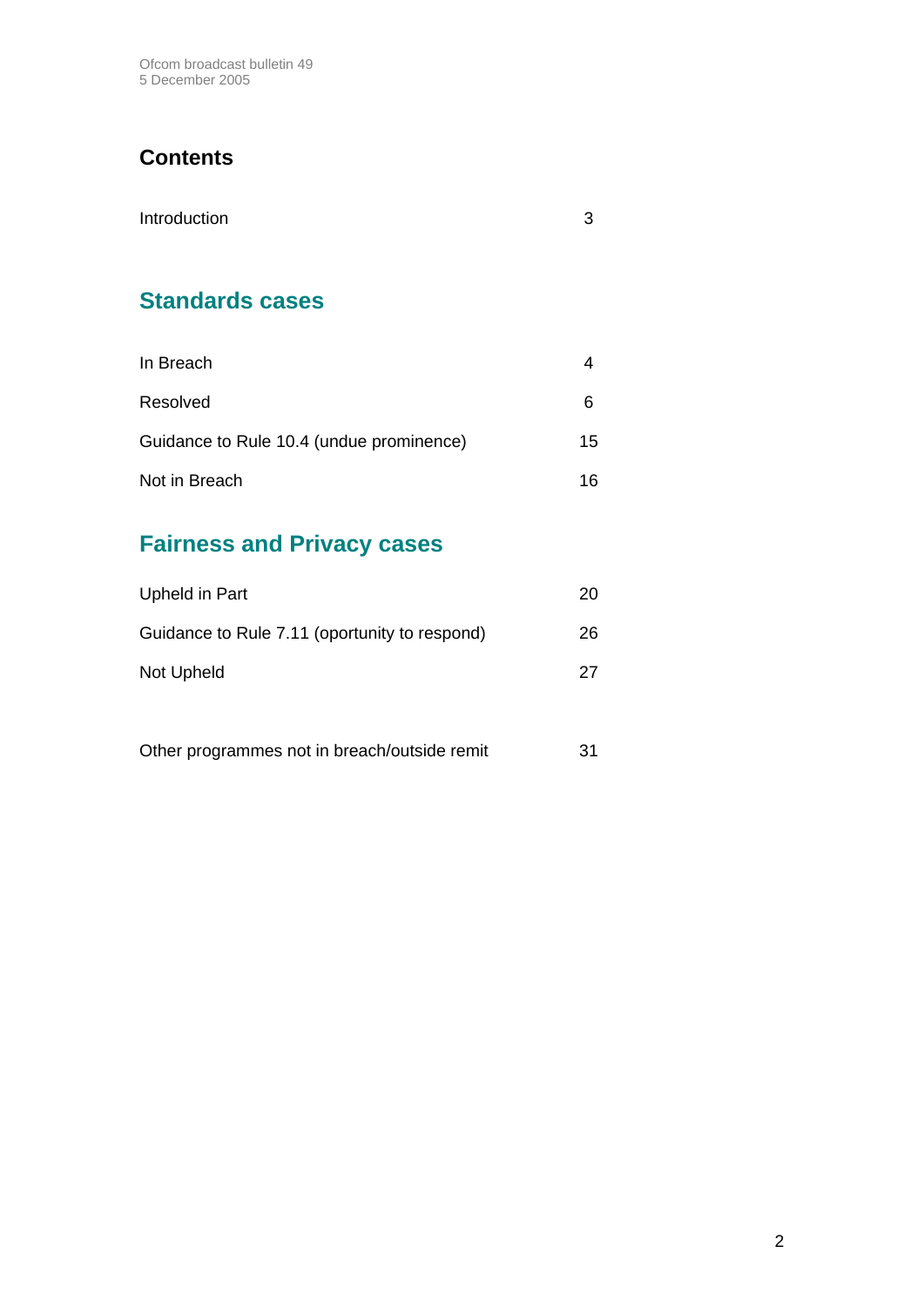# **Introduction**

Ofcom's Broadcasting Code took effect on 25 July 2005 (with the exception of Rule 10.17 which came into effect on 1 July 2005). This Code is used to assess the compliance of all programmes broadcast on or after 25 July 2005. The Broadcasting Code can be found at http://www.ofcom.org.uk/tv/ifi/codes/bcode/

The Rules on the Amount and Distribution of Advertising (RADA) apply to advertising issues within Ofcom's remit from 25 July 2005. The Rules can be found at http://www.ofcom.org.uk/tv/ifi/codes/advertising/#content

The Communications Act 2003 allowed for the codes of the legacy regulators to remain in force until such time as Ofcom developed its own Code. While Ofcom has now published its Broadcasting Code, the following legacy Codes apply to content broadcast before 25 July 2005.

- Advertising and Sponsorship Code (Radio Authority)
- News & Current Affairs Code and Programme Code (Radio Authority)
- Code on Standards (Broadcasting Standards Commission)
- Code on Fairness and Privacy (Broadcasting Standards Commission)
- Programme Code (Independent Television Commission)
- Programme Sponsorship Code (Independent Television Commission)
- Rules on the Amount and Distribution of Advertising

From time to time adjudications relating to advertising content may appear in the bulletin in relation to areas of advertising regulation which remain with Ofcom (including the application of statutory sanctions by Ofcom).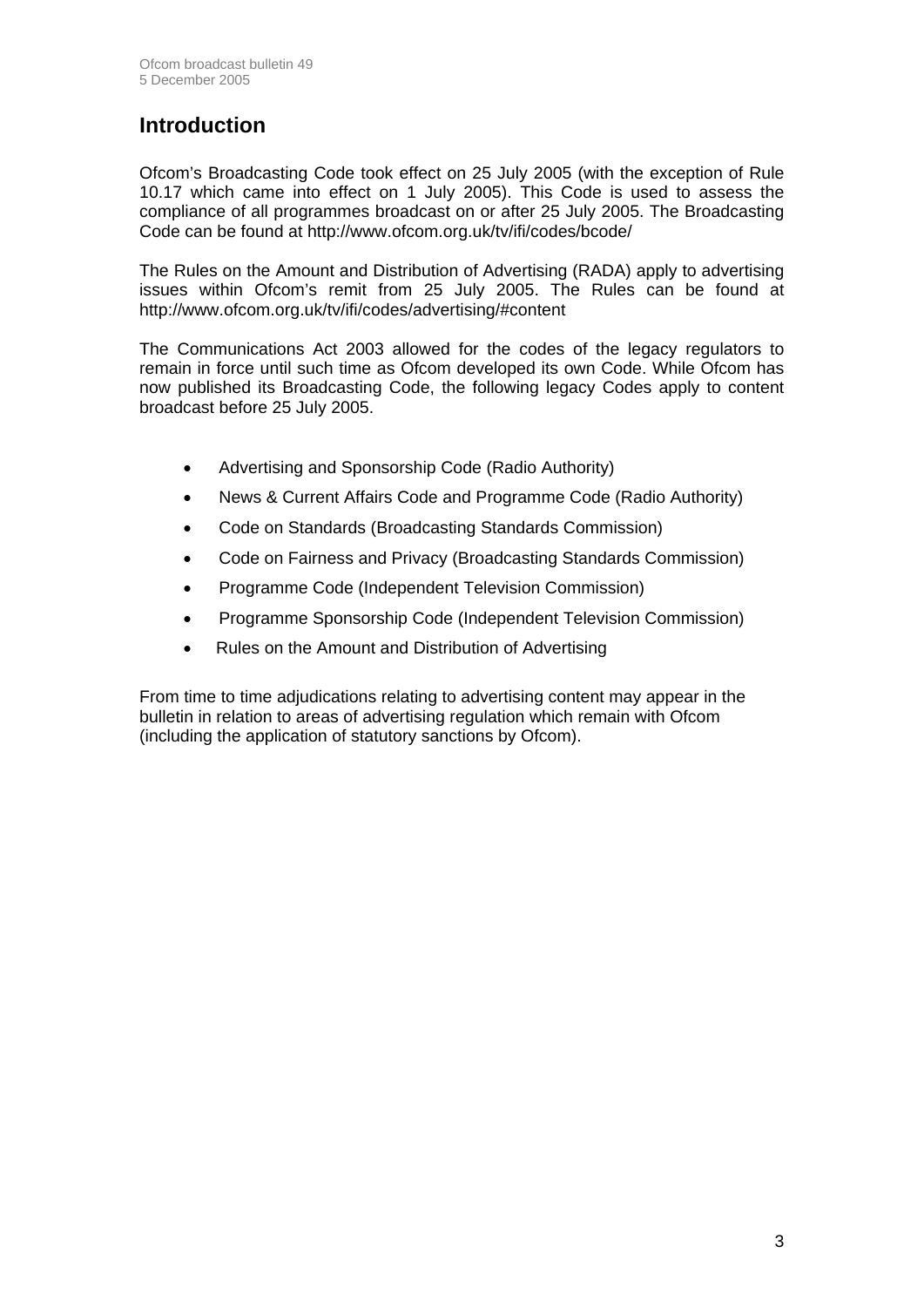# **Standards cases**

# **In Breach**

### **A Touch of Frost**

*ITV 1, 25 September 2005, 20:20*

#### **Introduction**

In this popular detective series, viewers saw a murder committed fifteen minutes into the episode. A mother and daughter were preparing for bed, unaware that an intruder had entered their home and was coming upstairs, carrying a knife. The daughter was then seen unconscious in the bathroom and, subsequently, the masked intruder attacked her mother. Following the advertisement break, Jack Frost inspected the mother's body - shown stabbed and bound on the bedroom floor. A viewer complained about graphic scenes of violence before the 21:00 watershed, which he felt were not suitable for his young son to watch.

#### **Response**

ITV stated that the character of Jack Frost was well-established. The approach taken to the portrayal of violence was similar to that in other episodes and did not show any graphic violence. A young woman was seen slumped on the floor, with some blood on the wall. The murder of the mother was not seen and her body was only seen briefly in part two. The production team relied on the build up and soundtrack to produce a murderous atmosphere. The broadcaster felt that this portrayal did not go beyond the audience's expectation for this series.

ITV did not consider that an announcement before the programme, giving an indication of the content, was necessary. This police series, by its very nature, dealt with the staple diet of the British television detective – murder. Given the relative restraint of the depiction of violence, the broadcaster considered an announcement superfluous.

#### **Decision**

In the context of a crime series, we considered that the portrayal of the attack and the aftermath of the murder were not excessive for this mid-evening slot.

We are aware from audience research, however, that violence in a domestic setting and the portrayal of the aftermath of violence may be particularly upsetting to children. The sinister build up in the family home, the attack on the mother and the images of her bloodied body were all potentially disturbing elements, particularly to children. As this episode was scheduled before the watershed and would appeal to a wide-ranging audience, we believe that an announcement about the content would have been helpful to viewers in allowing them to make an informed choice of whether to view with their children.

#### **The programme was in breach of Rule 1.7 (information about content) of the Broadcasting Code**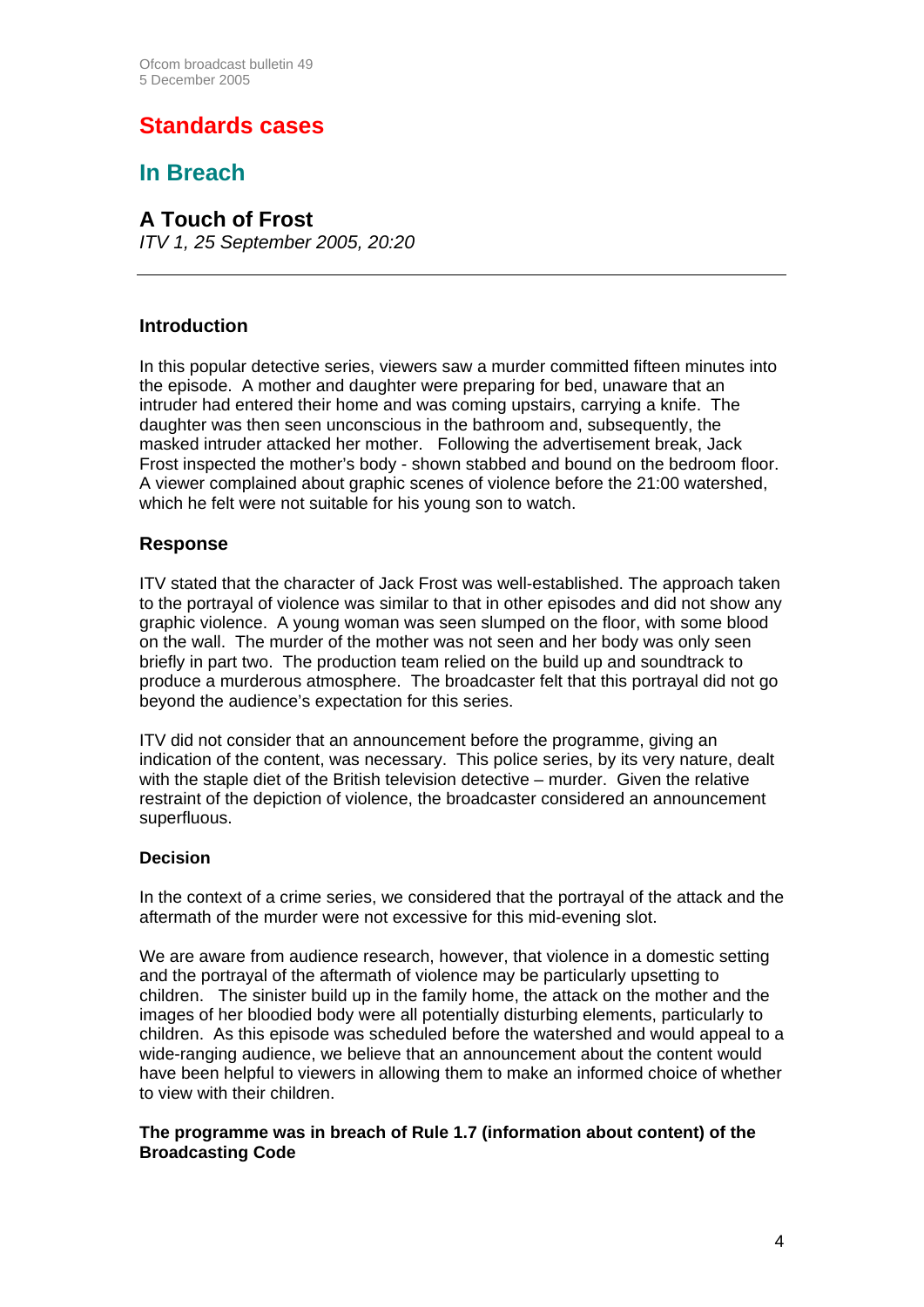## **Stash the Cash and Spin & Win**

*Friendly TV, 30 August 2005, 17:45 and 25 September 2005, 16:20*

#### **Introduction**

Two viewers complained about swearing. One viewer objected to the use of the expression "pissed off" by a presenter in the quiz show, *Stash the Cash*. The other viewer was concerned when a contestant guessed the word in *Spin & Win* to be "cunt", when given the letters "c\*\*t". The viewer said that the presenter appeared to laugh at this, but pretended the word said had been "can't". Both viewers believed this was inappropriate language for the time of day when children were available to view in large numbers.

#### **Response**

Friendly TV apologised for both incidences.

• *Stash the Cash* 

The broadcaster explained that the presenter had become very involved with the puzzle and the comment had slipped out. However, the broadcaster's contract with *Stash the Cash* had now been terminated.

• *Spin & Win*

The broadcaster took this issue very seriously and had taken action against it happening again. The presenter's contract had been terminated following his unprofessional reaction to the incident. Various systems were in place explaining the rules to callers and vetting their behaviour. Similar word puzzles had been used on a daily basis with no previous problems. In no circumstance would a caller be invited to use such offensive language.

#### **Decision**

We welcome the action taken by the broadcaster. However, the language used in *Spin & Win* is considered seriously offensive and was unacceptable. The word was clearly heard and the presenter's attempt to cover up did not disguise this fact.

#### **Spin & Win was in breach of Rule 1.14 (Offensive language) of the Broadcasting Code**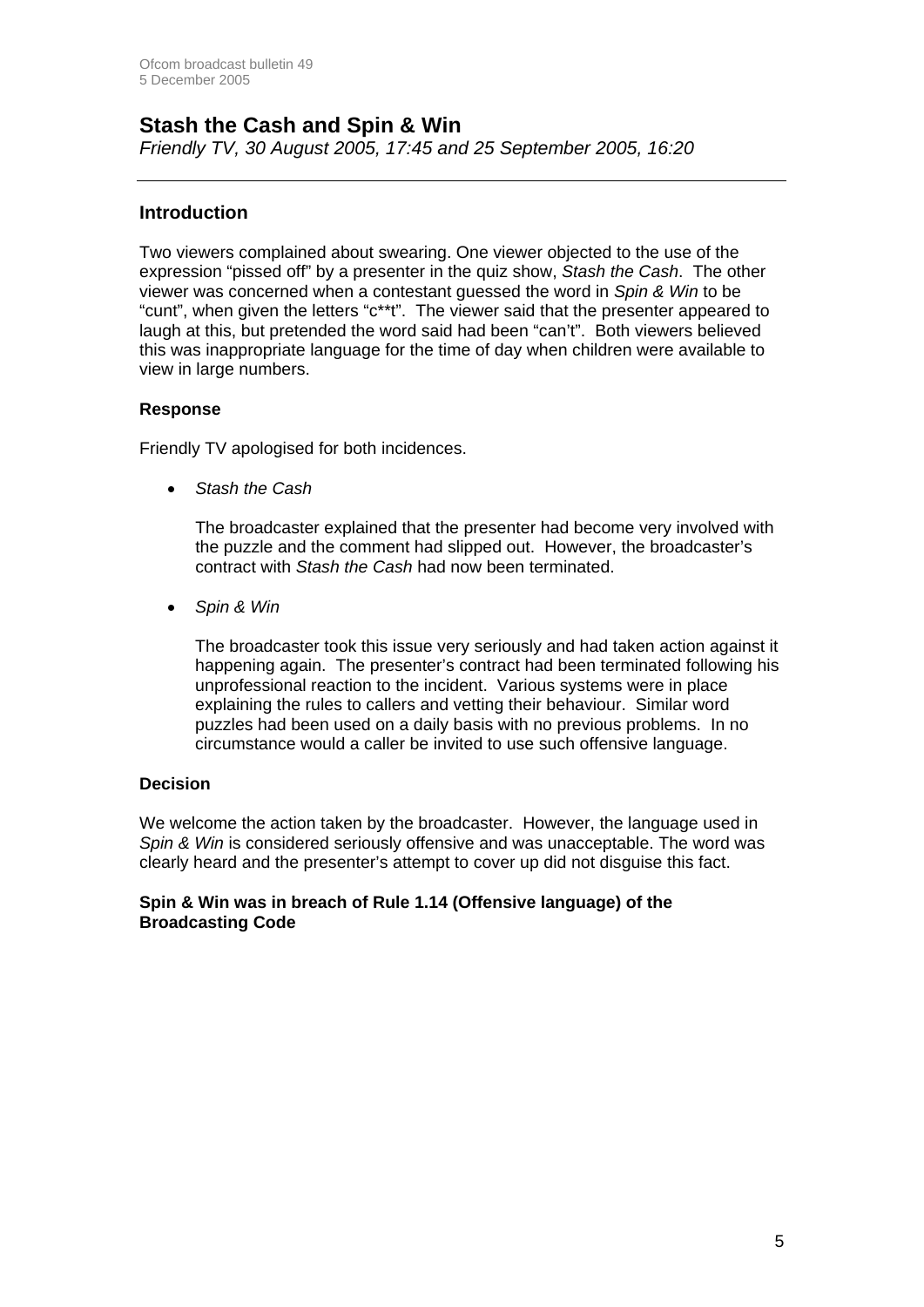# **Resolved**

## **Balls of Steel**

*Channel 4, 19 August 2005, 22:30, 2 September 2005, 23:05; 16 September 2005, 22:30; 23 September 2005, 22:30*

#### **Introduction**

*Balls of Steel* was a new late-night comedy series on Channel 4, featuring a number of regular acts performing stunts, either before a studio audience or in pre-recorded items. At the end of each show, the studio audience voted for the most daring and amusing act.

The first programme in the series drew 71 complaints, regarding one or more of the following three regular features: "The Pain Men", "The Annoying Devil" and "Neg's Urban Sports". We also received complaints about these features in subsequent editions in the series.

#### *The Annoying Devil:*

13 viewers complained about an item in the 19 August 2005 programme in which an 'Annoying Devil' character smeared what appeared to be dog faeces on the control button of a pedestrian crossing. Members of the public were filmed pressing the button and then recoiling in horror. The complainants expressed concern about health and safety issues, as well as the possibility of emulation.

Two viewers complained about a subsequent "Annoying Devil" item in which the character threw what appeared to be a bucket of vomit over people on a rollercoaster.

#### *Neg's Urban Sports:*

This feature involved a young man, Neg, inventing and demonstrating new 'sports', involving interaction with members of the public.

40 viewers complained about the Urban Sports item in the 19 August 2005 edition, called 'Big Stranger Rodeo', in which Neg jumped on the back of a passer by and stayed on as long as he could before being thrown off. Complainants were concerned about copycat behaviour, making reference to 'happy slapping', and the possibility of assault and injury. Two other "Urban Sports" items later on in the series attracted one complaint each.

#### *The Pain Men:*

This regular feature involved two men inflicting pain on each other in a variety of ways and then rating the degree of pain on a scale of one to ten. The item in the 19 August 2005 show had a 'DIY theme', including a stunt in which a sanding machine was applied to the buttocks of one of the performers. 43 viewers referred to this item. Concerns ranged from viewer distress to fears of emulation.

One viewer complained about a "Pain Men" item later on in the series, involving one of the performers having his tongue stapled.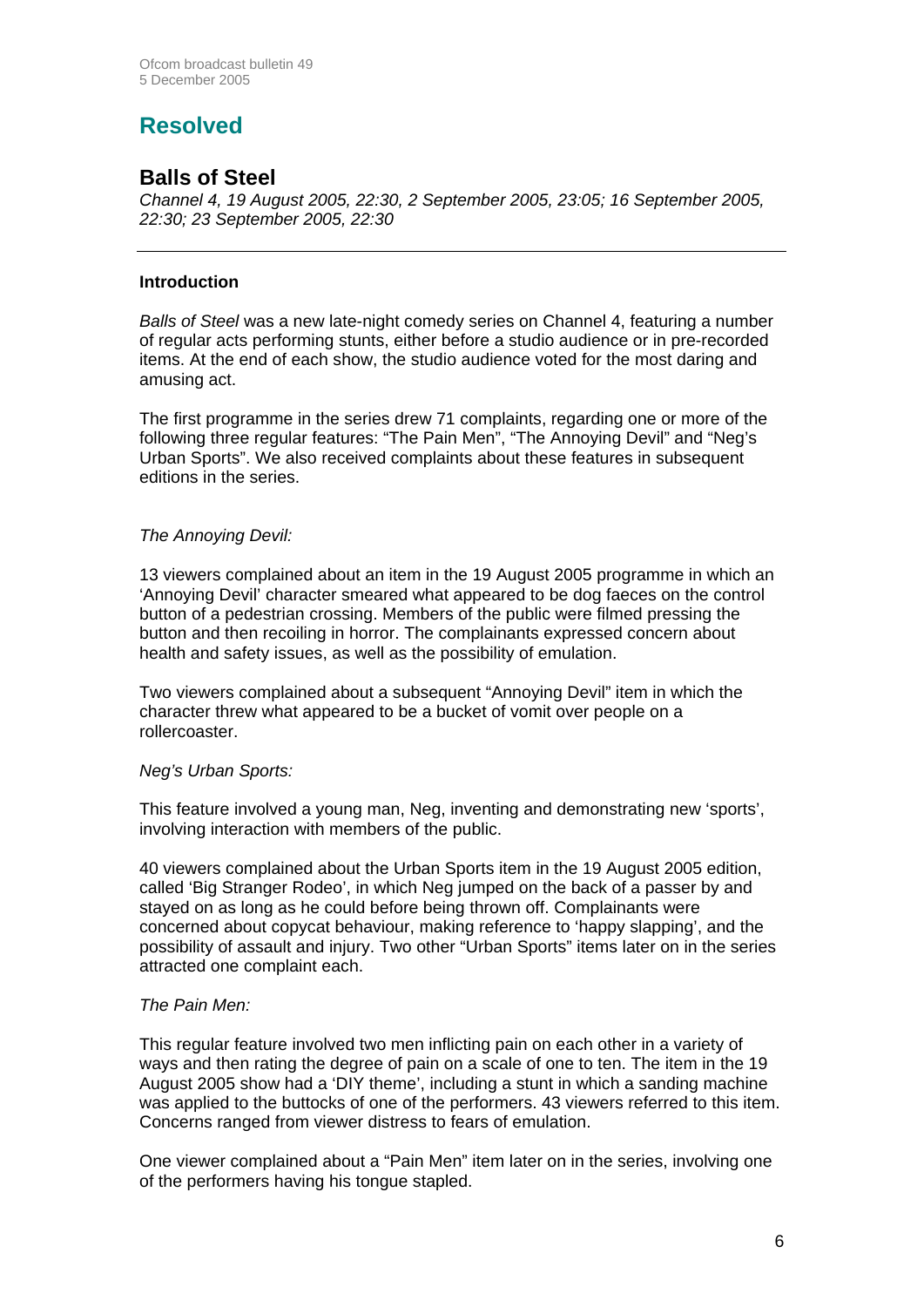#### **Response**

Channel 4 said that it had a tradition of showing challenging late night comedy aimed at a young adult audience and therefore did not believe that the target audience for *Balls of Steel* would be unduly shocked or upset by the programme or find it offensive.

The programme was deliberately scheduled in a late Friday night timeslot, which had historically been the place for alternative comedy and entertainment, eg Ali G, Graham Norton and Bo' Selecta. Warnings were broadcast to flag the show's content, both immediately before the start of the programme and at relevant points within it, so that viewers could make an informed choice about whether or not to watch the programme.

However, after being advised by Ofcom of the complaints about the edition of 19 August 2005, Channel 4 made changes to the re-versioned programmes on E4 entitled *Massive Balls of Steel*, which started after the end of the *Balls of Steel* series on the main channel. These were half hour programmes, scheduled at 22:30, and each was dedicated to one of the top five stunts of the individual performers. Neg's "Urban Sports" did not feature as a standalone programme and "The Pain Men" programme was accompanied by all the same procedures and warnings as when they appeared on the original *Balls of Steel* transmissions.

Channel 4's specific comments are summarised below:

#### *The Annoying Devil*

All was not as it appeared in this item - it was subject to strict health and safety standards, and the 'dog faeces' was in fact dyed mashed potato. This was explained afterwards to the members of the public who were filmed, who were all happy to have their interactions with the "Annoying Devil" featured in the programme. However, Channel 4 noted that some viewers of the original programme had taken offence and therefore added a humorous strap line to the *Massive Balls of Steel* E4 on 13 October 2005, informing viewers that the faeces were not real. Channel 4 said it would do the same if the original *Balls of Steel* programmes were repeated.

Channel 4 assured Ofcom that it would consider each of the "Annoying Devil's" planned stunts for any future series and provide viewers with appropriate information where necessary.

#### *Neg's Urban Sports*

Channel 4 explained that the people featured in the 'Big Stranger Rodeo' item were set up by their friends. The production team researched them prior to filming and were careful to select people who would take the prank in the spirit that it was intended in and who did not suffer from a condition which might make the stunt harmful for them. All participants were happy to be included in the programme. The presenter warned viewers not to attempt to copy Neg's actions, and the angry reaction of the 'victims' would have underlined the obvious stupidity of repeating this stunt.

However, Channel 4 accepted that, with the benefit of hindsight, viewers would have been less likely to have been offended if they had known that the 'victims' had been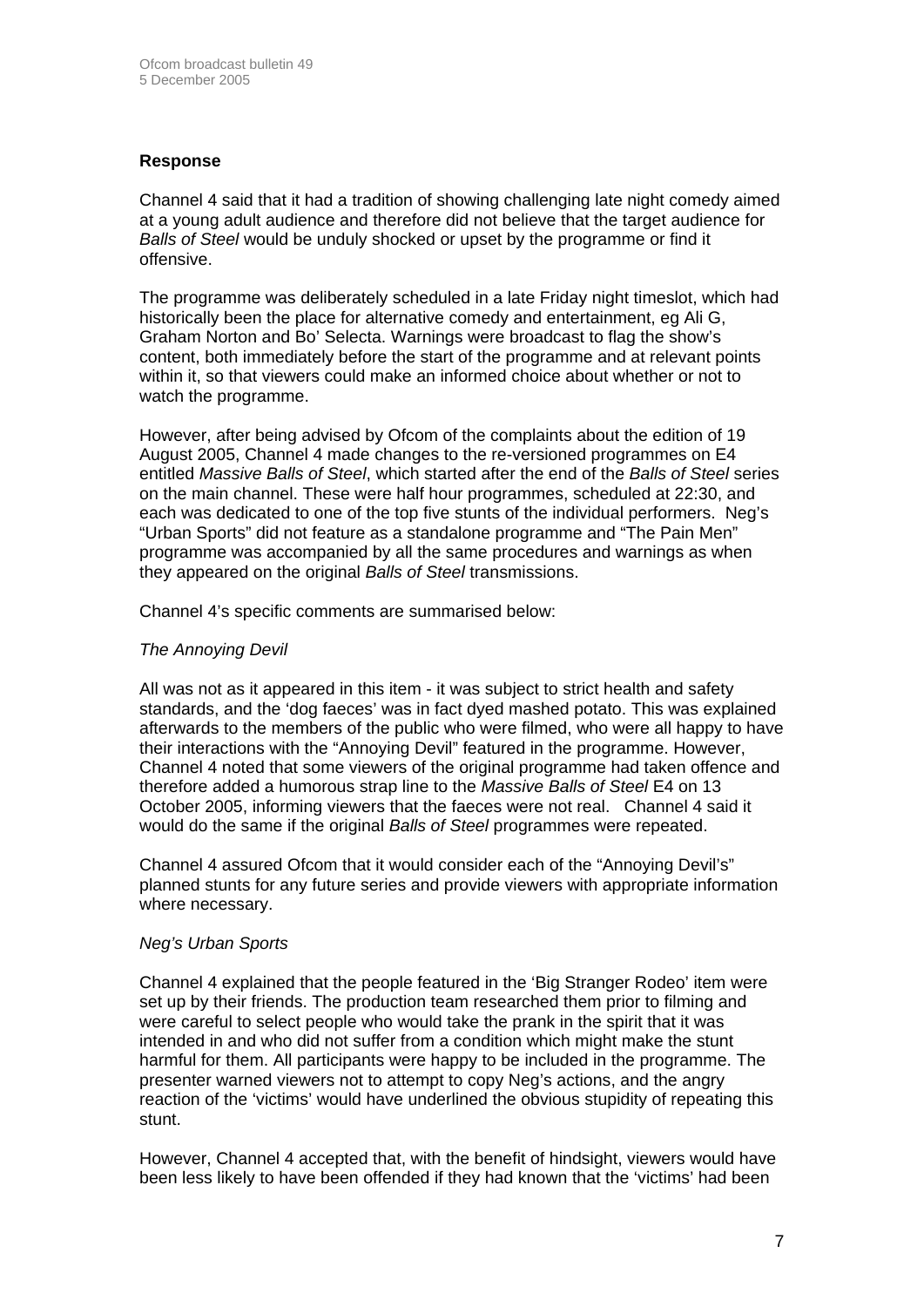set up by friends. It had therefore decided that it would provide viewers with appropriate information about similar stunts in future shows to make them aware of the pre-researched and set up element to Neg's sketches.

#### *The Pain Men*

With specific reference to the show on 19 August 2005, Channel 4 said that there were multiple verbal and visual warnings during this item. Even if viewers were to come across the material unawares, they could not have missed the warnings during the item and the explanation of the item by the presenter.

As with the rest of the show's performers, the "Pain Men" were subject to strict health and safety checks. Although undoubtedly painful, as the name of the feature suggested, none of the stunts carried out were likely to cause serious or long term physical damage. While the performance did have a "look away now" factor, it was precisely that quality and the two performers' comic reaction to their plight that made the item amusing to the audience. It was not reasonable to suggest that the programme made the stunts look anything other than painful or that they encouraged emulation. Channel 4 also noted that this item was deliberately placed well into the second part of the show (close to 23:00 on 19 August 2005).

The "Pain Men" comprised of two performers who had been part of an MTV show called *Dirty Sanchez*, which, along with *Jackass*, had established that this sort of daring stupidity had a large and enthusiastic audience. On *Balls of Steel*, the producers had aimed for a "slapstick/real life Tom & Jerry feel" and were confident that the "Pain Men's" appearances on the show had a lighter and more humorous tone than in *Dirty Sanchez*. The shocked and amused reaction of the studio audience helped to minimise and manage potential offence and harm.

#### **Decision**

In considering complaints under Section Two (Harm and Offence) of its Broadcasting Code, Ofcom must also have regard to the broadcaster's right to freedom of expression. Moreover, Channel 4 has a specific remit to ensure that its programmes are innovative, experimental and challenging and that its service has a distinctive character. Its programmes are not intended to appeal to all viewers.

We welcome the fact that Channel 4 took on board viewers' concerns regarding both the "Annoying Devil" and Neg's "Urban Sports". While the broadcaster had scheduled the show responsibly, that is, well after the watershed, we could understand why some viewers were worried about emulation, in particular "Big Stranger Rodeo", where jumping on the back of a stranger could have unforeseen consequences. Appropriate information explaining that these stunts were to some extent 'set up' would help allay concerns in this regard as well as minimising offence arising as a result of health and safety concerns. In view of the actions taken by Channel 4 in response to Ofcom's inquiries, we consider the complaints regarding the "Annoying Devil" and Neg's "Urban Sports" resolved.

We acknowledge that the "Pain Men" feature contained extreme material that would not appeal to a wide audience, and fully understand why the complainants were concerned. However, we do not consider it to be in breach of the Broadcasting Code. Late-night audiences are increasingly familiar with stunt-based shows of this type and the clear and repeated warnings, both preceding and during each "Pain Men" item in the series, would have given viewers a clear impression of the feature's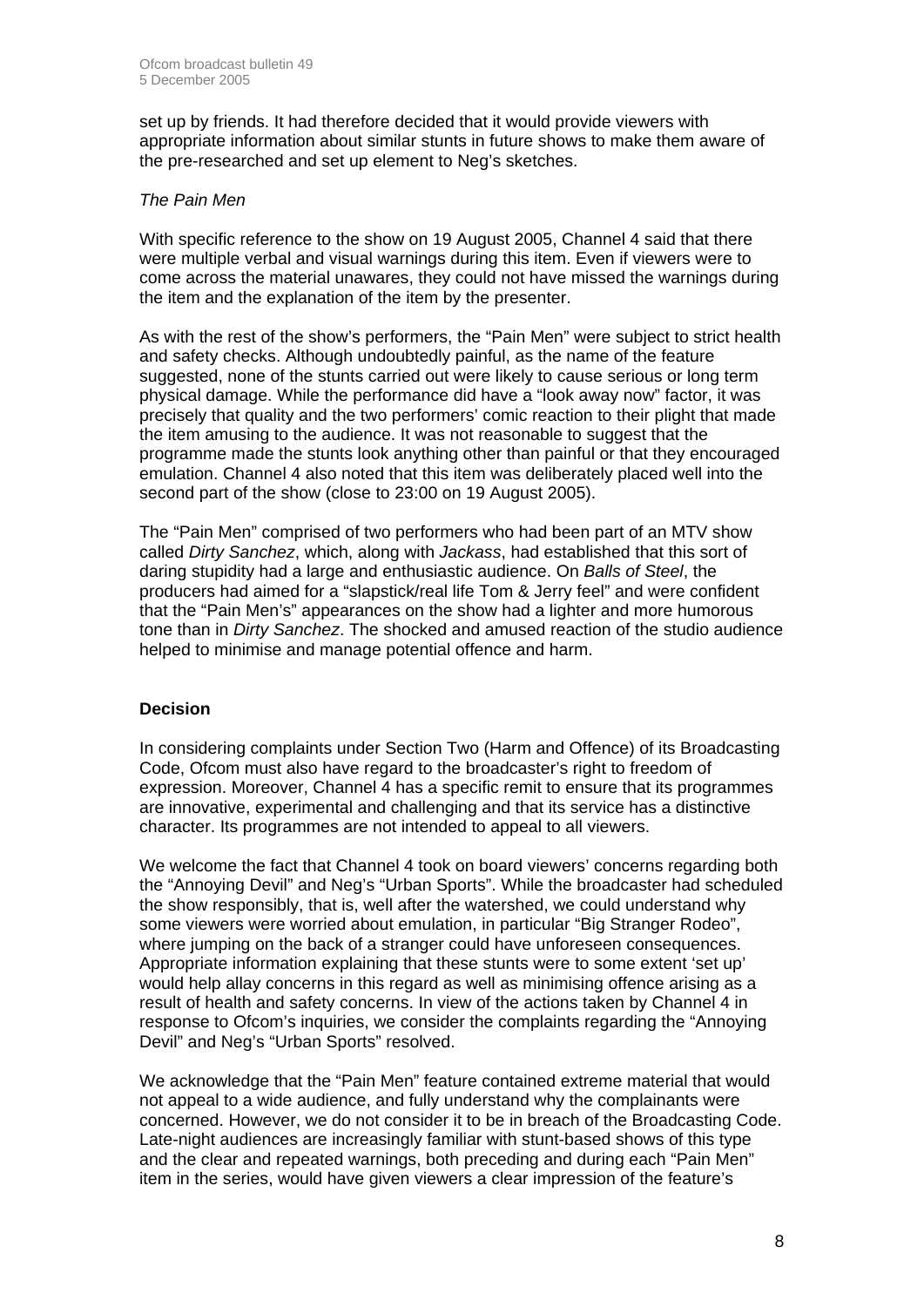content as well as minimising any risk of emulation. The feature was also scheduled towards the end of the late-night programme.

**"Annoying Devil" & "Urban Sports": complaints resolved "Pain Men": this feature was not in breach of the Code**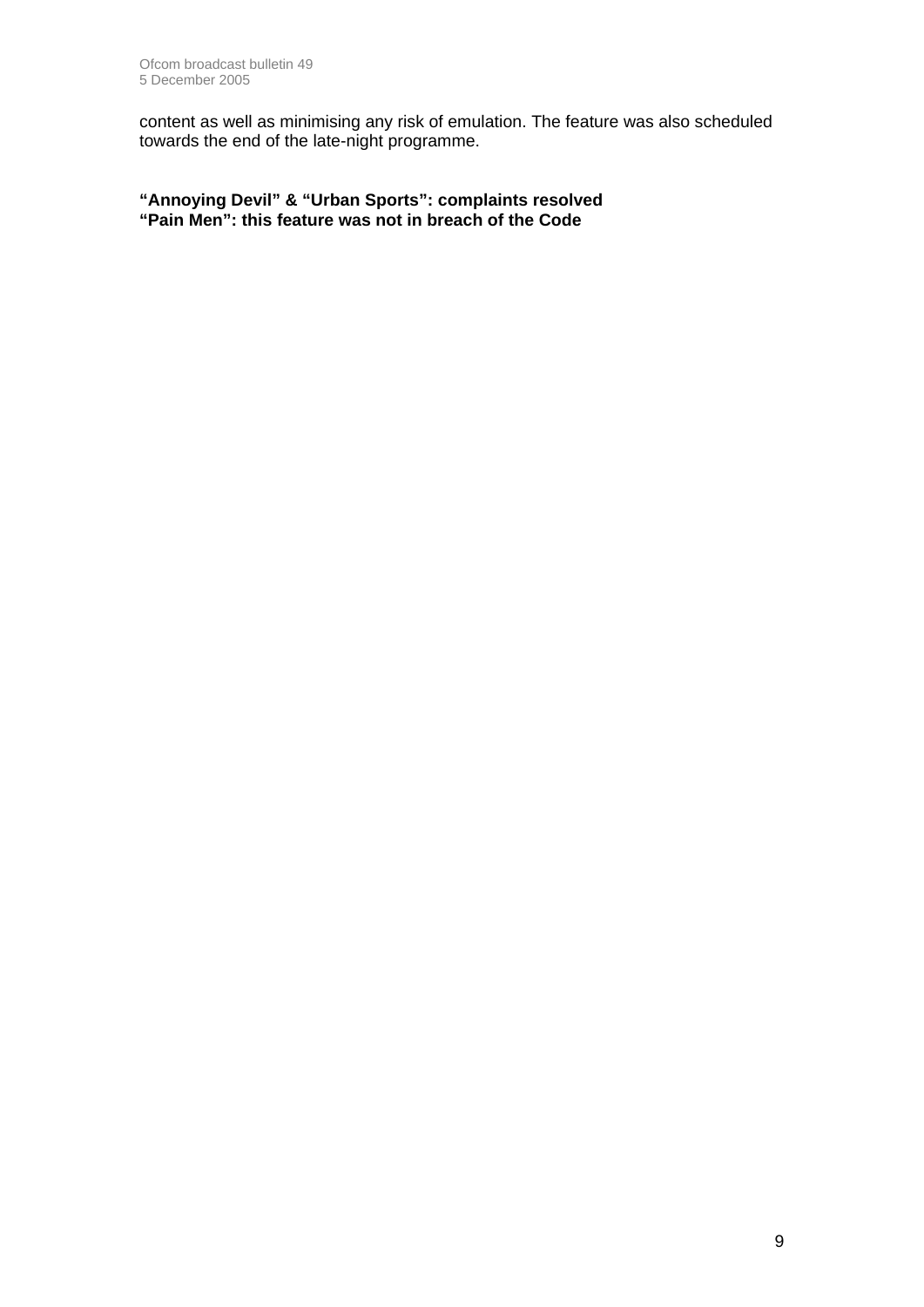# **Alan Brazil**

*talkSPORT, 20 October 2005, 07:00* 

#### **Introduction**

Three listeners complained that a presenter made two inappropriate comments during the breakfast show. The first remark was in response to his co-presenter's observation that a recent report had cited Scotland as having a higher murder rate than America. He remarked that *"we don't put up with all those foreigners that turn up, unexpected, unwelcome – we sort them out".* Later in the programme, when discussing a recent Rangers v Celtic match he made reference to: *"What was that song, tell all the huns",* which complainants thought had sectarian overtones.

#### **Response**

The broadcaster accepted that the first comment was ill-judged. While it had not been the presenter's intention to deliberately shock or offend, the broadcaster had immediately taken steps to tell the presenter that such a remark was unacceptable. The second comment was made during some light-hearted banter about a recent Rangers and Celtic match. The presenter is known to be a Celtic supporter and enjoys good humoured banter with Rangers fans. It was in this playful mood that he made his remark. The broadcaster pointed out that if the comment had been said in a deliberately provocative manner, then it would have been inexcusable. However it was delivered in a light-hearted tone as part of the regular football banter.

Nevertheless, talkSPORT assured us that the presenter had been asked not to use the word again.

#### **Decision**

We agreed with the broadcaster that the first remark was ill-judged and welcomed the fact that the matter had been dealt with on the day of the broadcast. We thought that the second comment was in keeping with the general light hearted tone of the item. The presenter had read out various emails poking fun at his support of Celtic and there had been no attempt to be offensive or deliberately inflammatory. Again, we welcomed the broadcaster's acknowledgement that such a term could be open to misinterpretation and its decision to tell the presenter not to use it again.

In view of the way in which both these incidents have been handled by the broadcaster, we considered the matter resolved.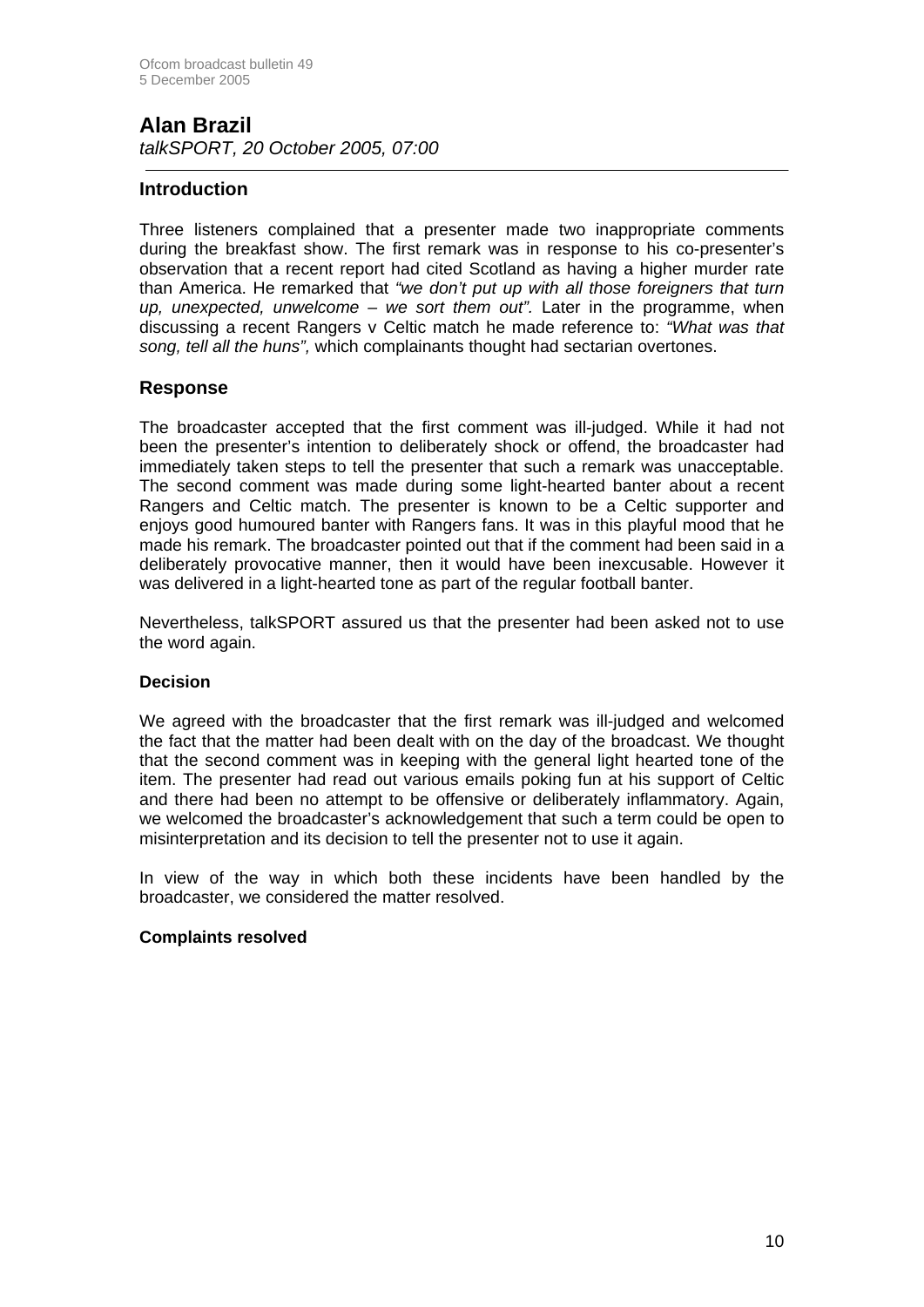#### **Celebrity Swap**  *UKTV Style, 25 September 2005, 09:00*

#### **Introduction**

This programme challenged celebrities to change their appearance and undertake tasks as 'another person' to see if they could be equally successful in that new environment. In this programme, a white comedian and actor disguised himself as a black alternative comedian and attempted to pass-off his mainstream style of humour in a comedy club.

During the course of the sequence showing his act he said "fucking" three times. One viewer complained that this was inappropriate language for that time of the morning, especially as their twelve year old child was watching.

#### **Response**

UKTV Style agreed that the language was unacceptable. It said that the postwatershed version was transmitted instead of the pre-watershed version, in which the offending language had been removed. This had never occurred before on UKTV Style and appeared to have been the result of human error.

An investigation was made into how this had occurred and it had made sure that the individuals concerned understand how seriously the lapses were taken. The broadcaster had ensured sufficient procedures had now been put in place to prevent any recurrence. UKTV Style had also arranged for the following announcement to be given on Sunday 9 October immediately after the same 08.00 slot, in order to catch as many viewers as possible who may have seen the offending broadcast:

*We would like to apologise to viewers for the bad language broadcast on Celebrity Swaps on Sunday 25 September. The language broadcast was not acceptable and we apologise for any distress caused.* 

UKTV also wished to apologise to the complainant.

#### **Decision**

We welcome the swift and comprehensive action taken by the broadcaster to apologise and to take steps to ensure that such material would not be transmitted before the watershed again. We feel that no further intervention is necessary.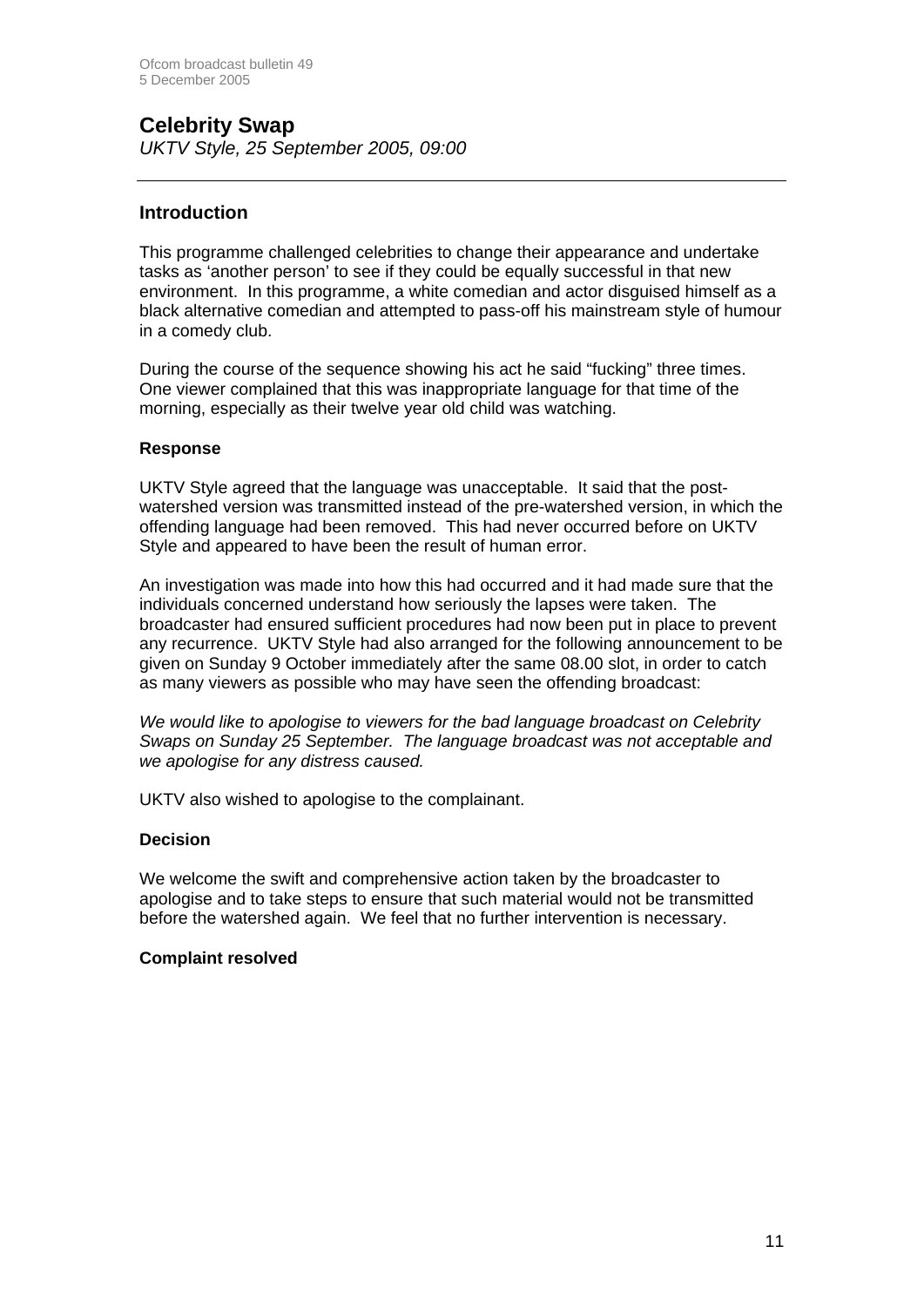#### **Come Undone - Robbie Williams**  *Smash Hits, 7 September 2005, 17:45*

#### **Introduction**

Smash Hits is a pop music channel owned by Emap Performance TV. This video contained scenes of a sexual nature and featured close-up shots of insects emerging from people's mouths. A viewer complained that the content of the video was inappropriate for the time of broadcast when large numbers of children were available to view.

#### **Response**

Emap agreed that the video crossed the boundaries of what was acceptable under the Broadcasting Code. It explained that the version of the video played was an edited version but that another, further edited, version was also available. It was the latter that should have been shown. Unfortunately, the video broadcast had been wrongly labelled in the library and this led to it being broadcast at an inappropriate time.

As a result of the complaint, Emap tightened up its procedures and had made all efforts to ensure that the error did not happen again. Emap offered its apologies to the complaint.

#### **Decision**

As Emap accepted, the video was not suitable for the time of broadcast. We note that the video was shown in error and, in view of the steps taken to avoid any repetition, consider the matter resolved.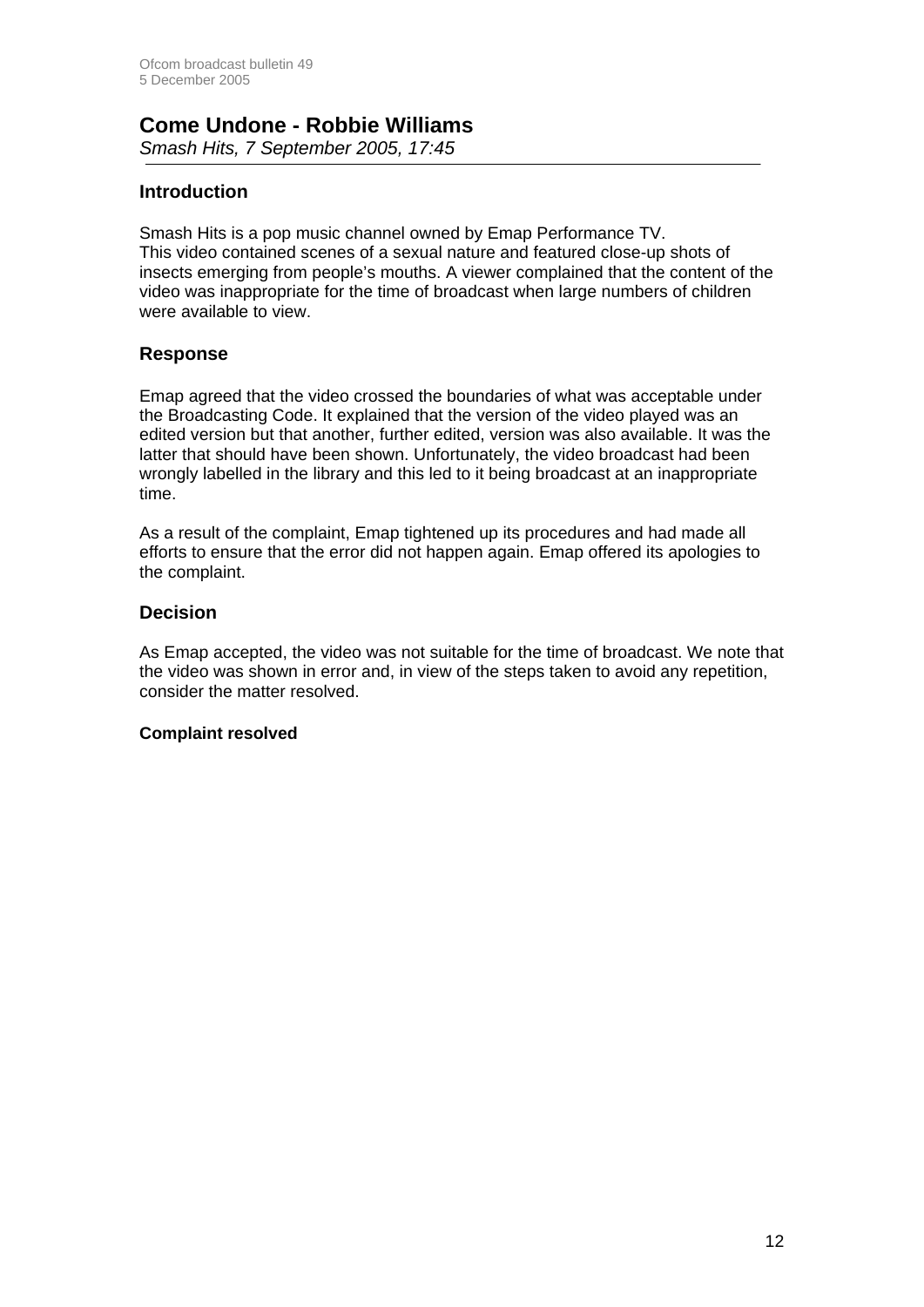#### **Introduction**

A listener complained that a record contained offensive language. The track included the line: *"she's pretty fucking far from nice".*

#### **Response**

The BBC said that the presenter had apologised at the first available opportunity. The unedited track, rather than the edited version, had been played out by mistake. Those involved in the production of the programme have been reminded of the need to check material carefully in the future. The broadcaster apologised for any offence.

#### **Decision**

This is not the first time that tracks on this show have included swearing. However on the previous occasion, the performance had been live and so the broadcaster had less control over its output.

On this occasion, however and in view of the presenter's immediate apology and the reminder to production staff of the need to check material for its suitability for broadcast, we consider the matter resolved. However we would not expect any further repetition of swearing of this nature in lyrics.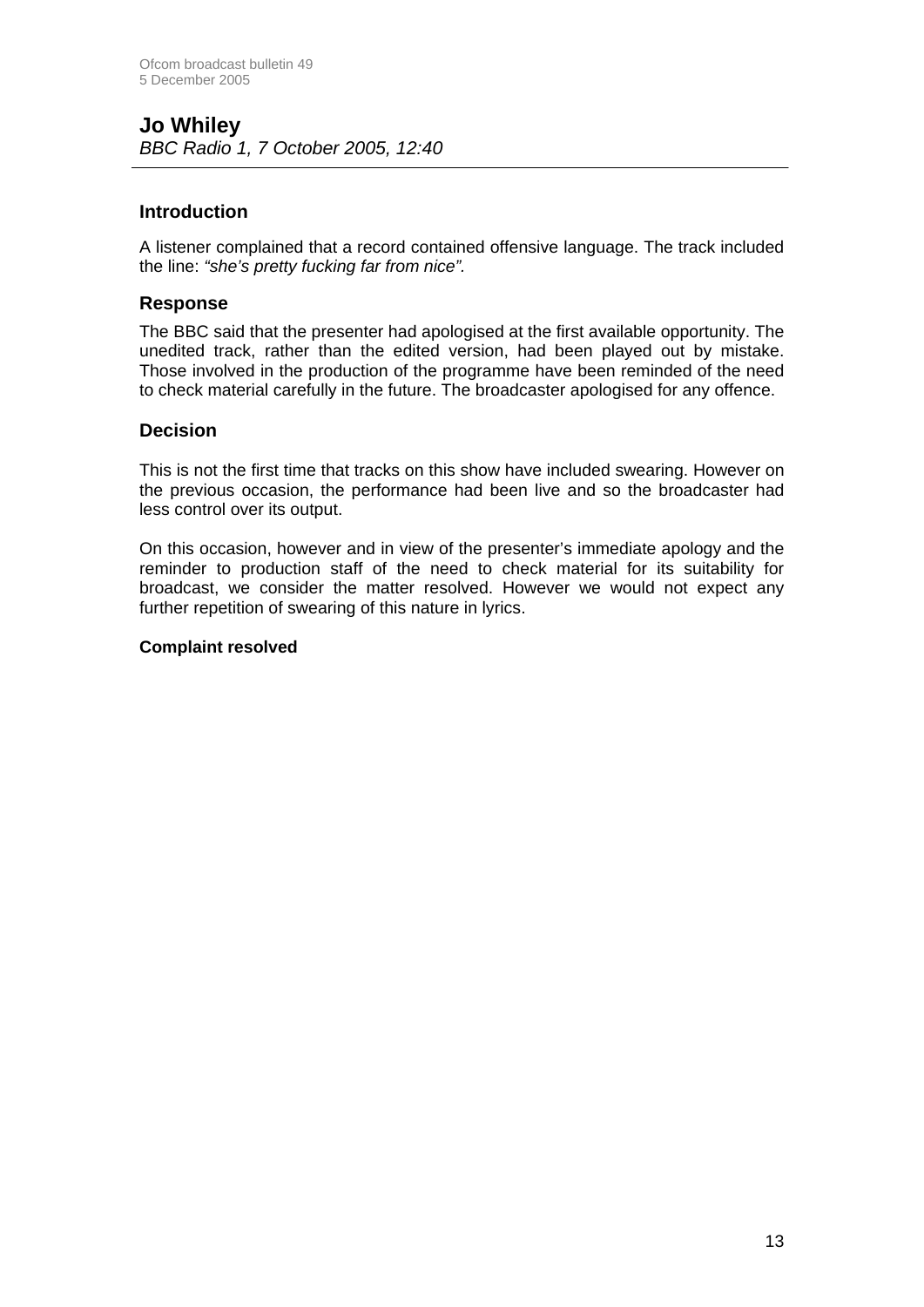### **National Postcode Lottery**

*Metro Radio, regular weekly coverage from July 2005*

#### **Introduction**

Ofcom was made aware of concerns about Metro Radio's broadcast of the National Postcode Lottery. The programming included both promotions and live coverage of this society lottery operated by Novamedia.

All of the output appeared to advertise the lottery even though it was in programming. We therefore asked the licensee for its comments in respect of Rules 10.1 (independence of editorial control), 10.3 (promotion of products or services in programmes), 10.4 (undue prominence) and 10.5 (product placement) of the Broadcasting Code.

#### **Response**

Emap Radio, who owns the licensee, admitted that the output in question had breached the Broadcasting Code. It stated that Metro Radio's Acting Programme Controller had left the station in June 2005, at which time the Managing Director had been led to understand that, "so long as the feature was clearly defined as advertising and separated from programming by a jingle top and tail, it would be code compliant." However, it added that, "the lottery should have been included as an advert but somehow ended up as neither an ad nor a programme segment but something that erroneously mixed the two." The current Programme Controller had therefore removed the feature from programming and subsequently included the lottery output as advertisements only, "clearly separated from programming, voiced by someone other than the on-air presenter, with all content scripted and cleared by the RACC."

Emap Radio apologised for the initial broadcasts, regretted the transgression and assured us that there had been no intention to breach the Broadcasting Code. It hoped that the action taken by the station's current Programme Director, to ensure future compliance with the BCAP Radio Advertising Standards Code, offered reassurance that it took compliance seriously.

#### **Decision**

Emap Radio had contacted Ofcom prior to the broadcasts concerning the likely problems of National Postcode lottery coverage in programming. While there appeared to be no intention by Emap to breach the Broadcasting Code, the resultant coverage by Metro Radio clearly demonstrated that the broadcaster had lost some editorial control over programme content. We therefore welcome the swift action taken by the station to rectify the matter, which, given the apparent misunderstanding that occurred in this particular case (when the Acting Programme Controller left the station) we believe resolves the matter.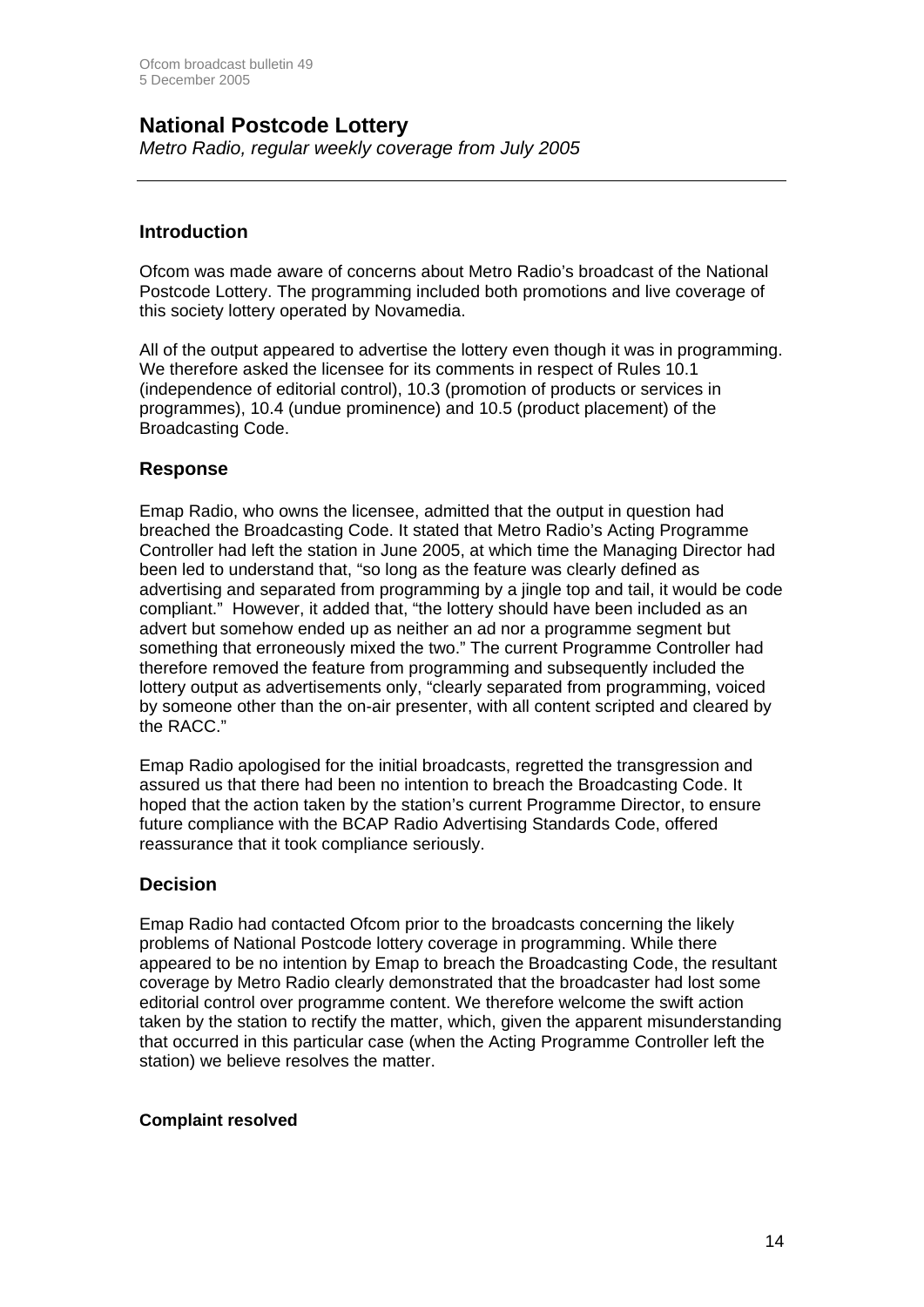### **NOTE: Guidance to Rule 10.4 (undue prominence)**

Guidance concerning lotteries will be updated today and will now refer to both the National Lottery and certain society lotteries:

Ofcom recognises the national and statutory status of the National Lottery and will apply an *appropriate degree* of flexibility in interpreting and applying this rule in the context of references to the National Lottery in programming.

In carrying out its statutory duties concerning the broadcast of local material, Ofcom may also apply an *appropriate degree* of flexibility in interpreting and applying this rule when considering broadcast draw coverage of certain locally promoted and operated society lotteries by local broadcasters – Independent Local Radio, Community Radio, Restricted Service Licensees (radio and television) and some Digital Sound Programme Service licensees. Any decision by Ofcom to apply such flexibility will be made on a time limited basis and in accordance with specific principles. We intend to review our guidance concerning this issue during the third quarter of 2007, at which time we expect the next licence for running the National Lottery to have been awarded and the Gambling Act to have been fully implemented.

Broadcasters should approach Ofcom in advance with the details of any proposals they are considering, in order to seek further guidance.

*This guidance note to broadcasters will appear in Ofcom's web-based Guidance which accompanies the Broadcasting Code.*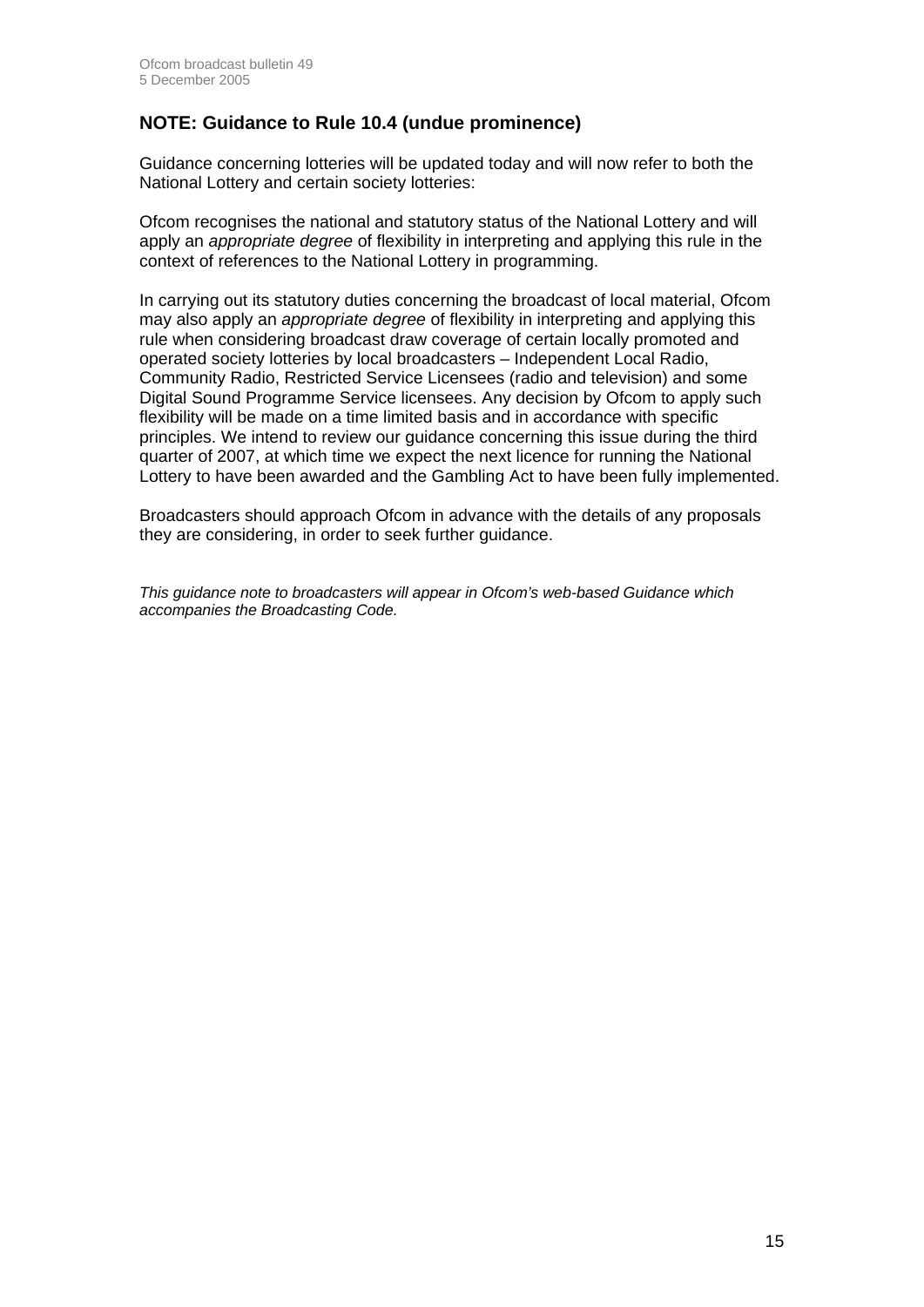# **Not in Breach**

### **Most Haunted/Most Haunted Live**

*LIVINGtv, Various Dates, 2005* 

#### **Introduction**

*Most Haunted/Most Haunted Live* is an established series which takes a team of people into locations where, in the past, according to the programme, there have been allegations of haunting. The series is presented by Yvette Fielding (the production company's co-owner) and a 'celebrity' psychic Derek Acorah. The production involves trying to film, or otherwise record, any paranormal activity. On occasions, the programme is presented as a live broadcast.

Before 25 July 2005 (when ex-ITC Programme Code was in force) 11 viewers complained about various aspects of the programme, suggesting that some of the paranormal elements have been contrived or otherwise pre-prepared. Their concerns were, in summary, that

- this was fraudulent practice;
- viewers were being deceived into thinking the events depicted were real; and
- there could be potential harm to susceptible or vulnerable viewers as a result.

Since 25 July 2005 when Ofcom's own Broadcasting Code came into force, some viewers have continued to contact Ofcom with similar concerns about the programme.

#### **Response**

We asked LIVINGty for a response and, in particular, to one such complaint which offered a summary of the types of complaints we have received and specifically claimed that parts of these programmes are "faked".

The broadcaster stated that its programmes included an investigation team. This included: *"Dr Ciaran O'Keefe, who is a lecturer at Liverpool Hope University and who has a particular interest in Parapsychology; Richard Felix - a 'Paranormal Historian'; Richard Jones author and historian; Dr Matthew Smith – another lecturer in psychology at Liverpool Hope University; as well as a host of 'lay people' who accompany Derek and Yvette on their investigation"*

It accepts that it is not able to replicate laboratory conditions for, what it referred to, as "experiments". The licensee stated that it did "not accept that there is any question to be answered in relation to the legitimacy of the programme or the investigations conducted". However, it suggested that a decision as to what comprises legitimacy in this area of programming is "a question for Ofcom".

LIVINGtv also argued that although the programme features "…many entertainment production conventions…it does indisputably retain an investigative element".

#### **Decision**

It is not Ofcom's role to decide whether paranormal activity exists, nor to promote or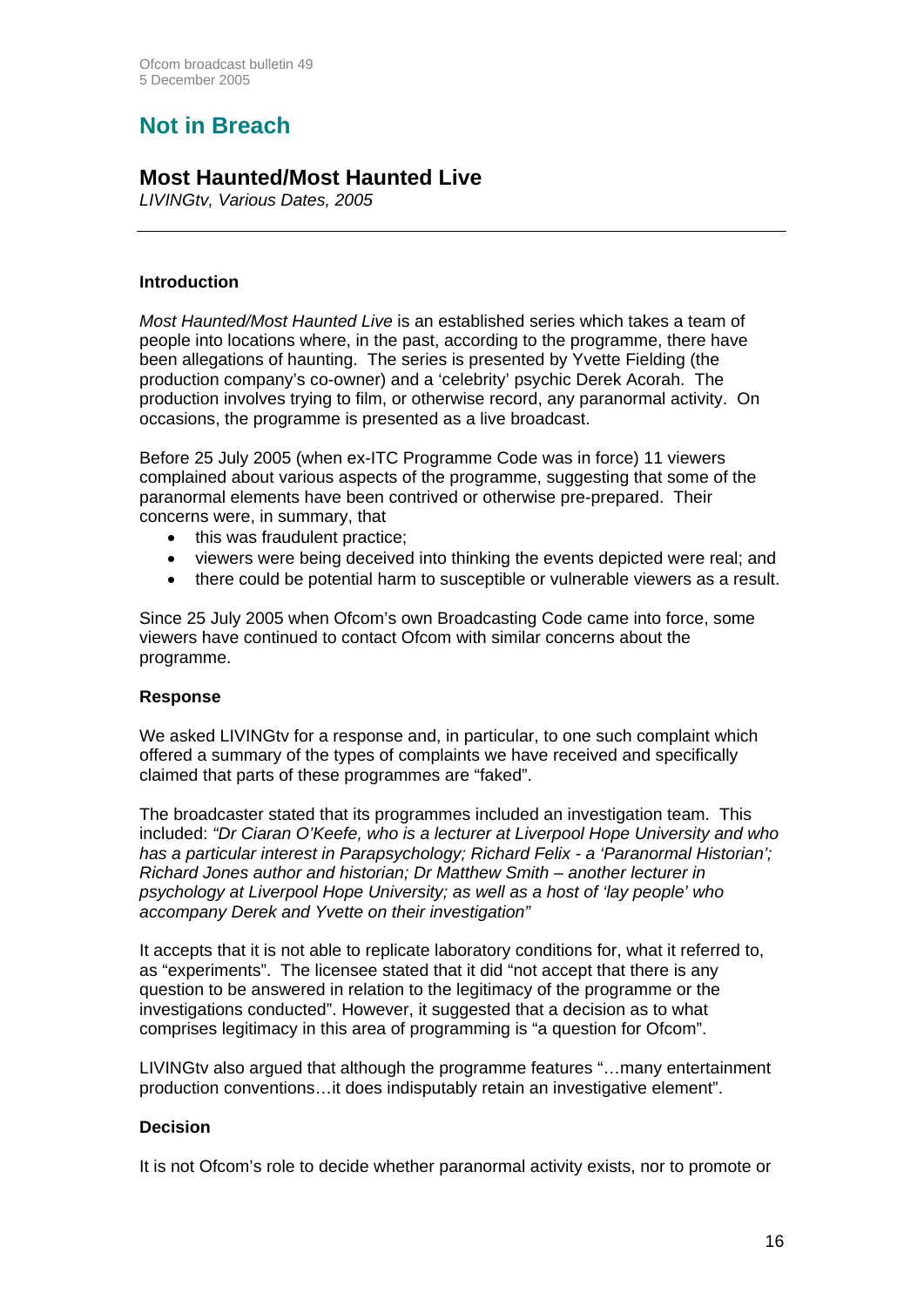dismiss belief in the paranormal. Our role is to assess programmes such as *Most Haunted/Most Haunted Live* against the provisions of our Code.

The ex-ITC Programme Code (which was in force at the time of the original complaints) states that, "Demonstrations of clairvoyance, clairaudience, and similar practices are acceptable only when they are clearly and explicitly presented as entertainment, or when they are the subject of legitimate investigation". When presented as an entertainment programme, the broadcaster should ensure that it is made clear that such activity is for entertainment purposes.

LIVINGtv is an entertainment channel. Ofcom has therefore taken this into account when reaching a view on the nature of the programming in question.

In relation to *Most Haunted/Most Haunted Live*, Ofcom has to consider whether or not this series of programmes overall could be described as a legitimate investigation or one that is broadcast for the purpose of entertainment.

If it were considered that this programme contained demonstrations in the context of a legitimate investigation, then allegations that elements are "faked" would be serious.

On reviewing the programmes themselves, we recognised that the series, amongst other things, often featured:

- a celebrity presenter in the studio;
- a studio audience;
- 'over-dramatic' responses by the presenters and production team to the events which occur;
- paranormal events occurring with regularity (for example, whenever a 'live' show is broadcast); and
- phone-ins.

These, along with the graphics, music, and night-vision camera sequences, all suggested a high degree of showmanship that puts it beyond what we believe to be a generally accepted understanding of what comprises a legitimate investigation.

Ofcom also recognised that, having established the programme over a number of series, it would now be clear to viewers that the intended purpose of these programmes was for entertainment.

On balance - taking into account the context of the programme itself and the presentation within the series - we consider that overall *Most Haunted/Most Haunted Live* should be taken to be a programme produced for entertainment purposes. This is despite what appears to be occasional assertions by the programme that what viewers are witnessing is real. As such this programme should be seen in the light of shows where techniques are used which mean the audience is not necessarily in full possession of the facts.

We consider that even though there is an element of a 'scientific' approach (e.g. the carrying out of so-called 'experiments' such as monitoring changes in room temperature) which adds to the entertainment factor of the programme, these are, as the broadcaster acknowledges, not carried out under laboratory conditions. We therefore do not believe that these programmes could reasonably be described, in terms of the Code, as a 'legitimate investigation'.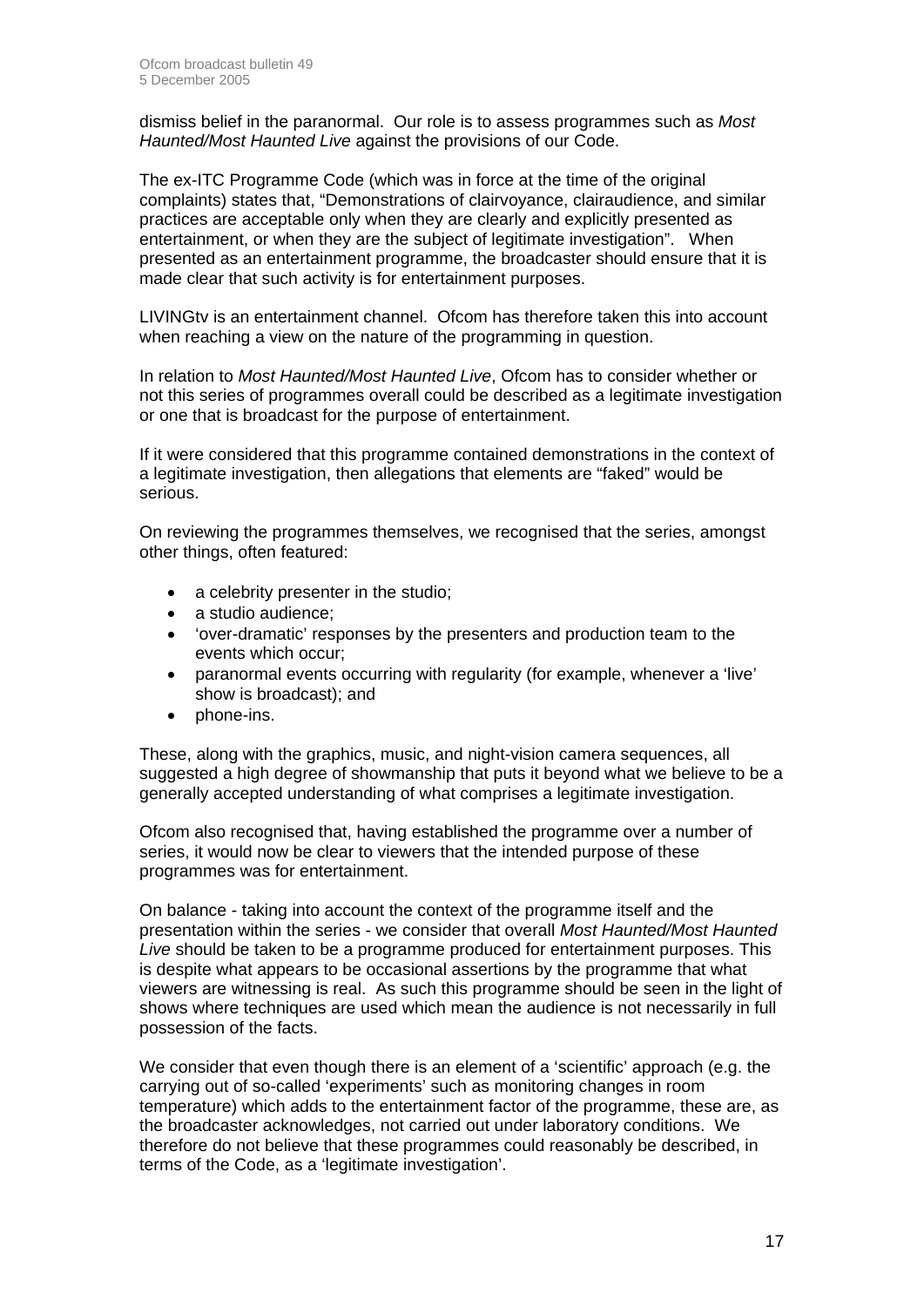In the specific context of these programmes therefore, which have been established and broadcast for over three years, we believe that they contain an appropriate degree of signposting which appears to make it clear to viewers that they are for entertainment purposes.

#### **The programmes were not in breach of the Code**

#### **Note**

The current Broadcasting Code states that, "If a demonstration of…the paranormal…is for entertainment purposes, this must be made clear to viewers and listeners". However, the Code does not describe how this may be achieved.

In cases such as these, ensuring that it is clear to viewers whether or not a programme is intended for entertainment purposes can be a fine judgement. Broadcasters should therefore be prepared to demonstrate how they have made clear to the audience the purpose of the programme and seek appropriate advice where necessary.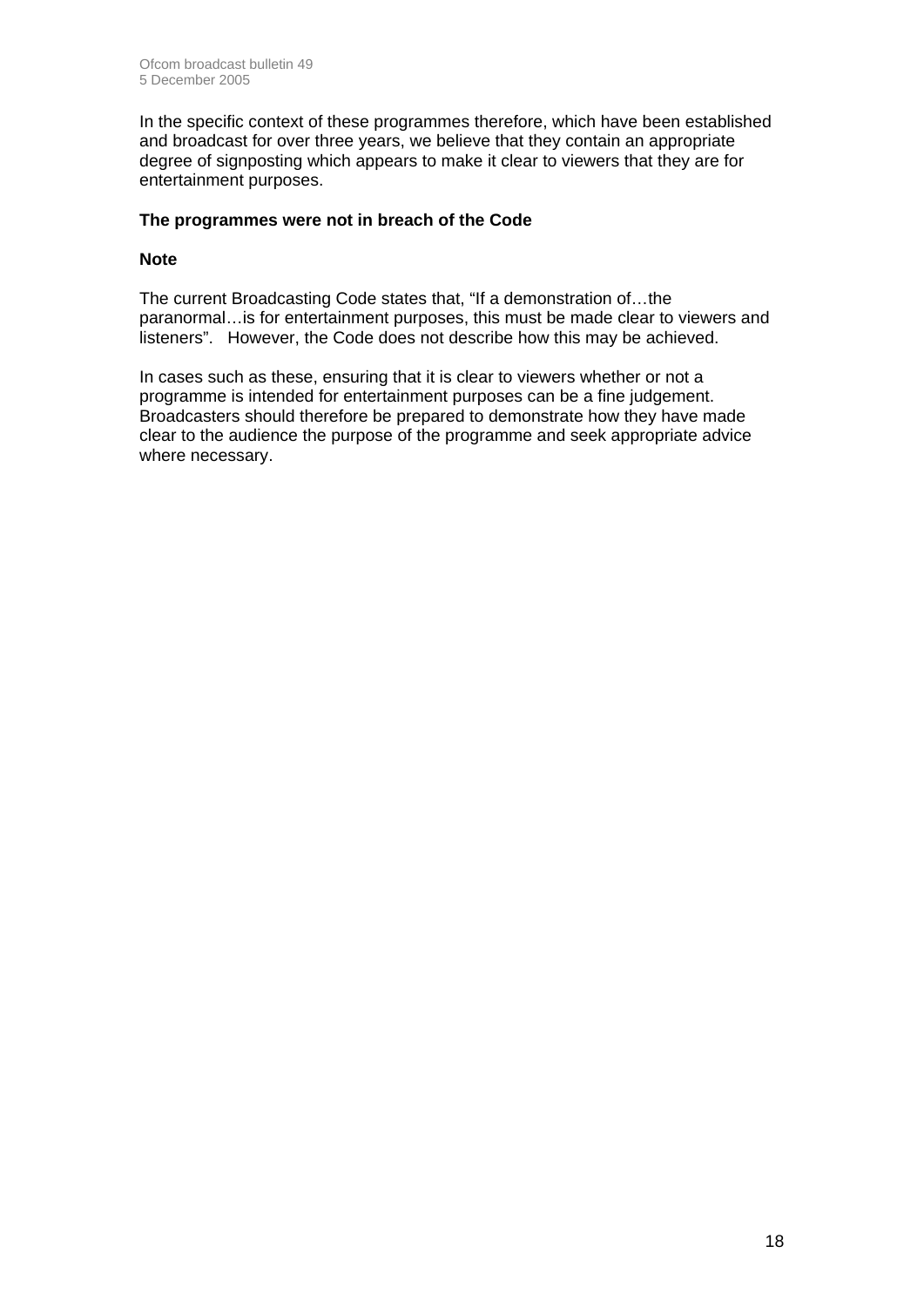## **Shock Docs: Stabbed to Death**

*Five, 3 October 2005, 23:05*

#### **Introduction**

This documentary examined the lives of two prisoners in America who had participated in the killing of a fellow inmate. The two were captured on the prison's CCTV system - one was seen stabbing the victim repeatedly while the other held him down. The programme looked at how these men came to be in prison, examining their original crimes and interviewing people involved in their histories. Images of the stabbing were repeated 4 times in the programme.

Two viewers complained to Ofcom. They said they found the footage particularly offensive and felt it could encourage violent behaviour.

#### **Decision**

When considering the use of offensive material in a programme, we have to decide whether it is justified by the context in which it is shown and whether appropriate information was provided in order to avoid or minimise offence.

This documentary was broadcast late in the schedule, after 23:00. We think its title would have made the disturbing nature of the content very clear to the potential audience. In addition to the scheduling and title, a detailed warning was given before the opening titles and this was repeated before the last section of the programme.

This was a callous and brutal murder. The footage of it was extremely distressing but it was used in the proper study of a horrendous racist crime. Each time it was shown, a separate point was made by the programme makers. For example on one occasion, the slow reaction of the prison guards was highlighted and on another, the state prosecutor emphasised how the brutality of the attack had a lasting impact on him.

Any likelihood that violent behaviour could be encouraged is, in our view, undermined by the portrayal of the lasting negative effects the commission of this crime had on the lives of the prisoners featured and others involved, including the victim's brother. The behaviour was not condoned or glamorised nor was it likely to encourage others to copy it.

We believe that on this occasion, in the context of this programme, the material shown was justified.

#### **The programme was not in breach of the Code**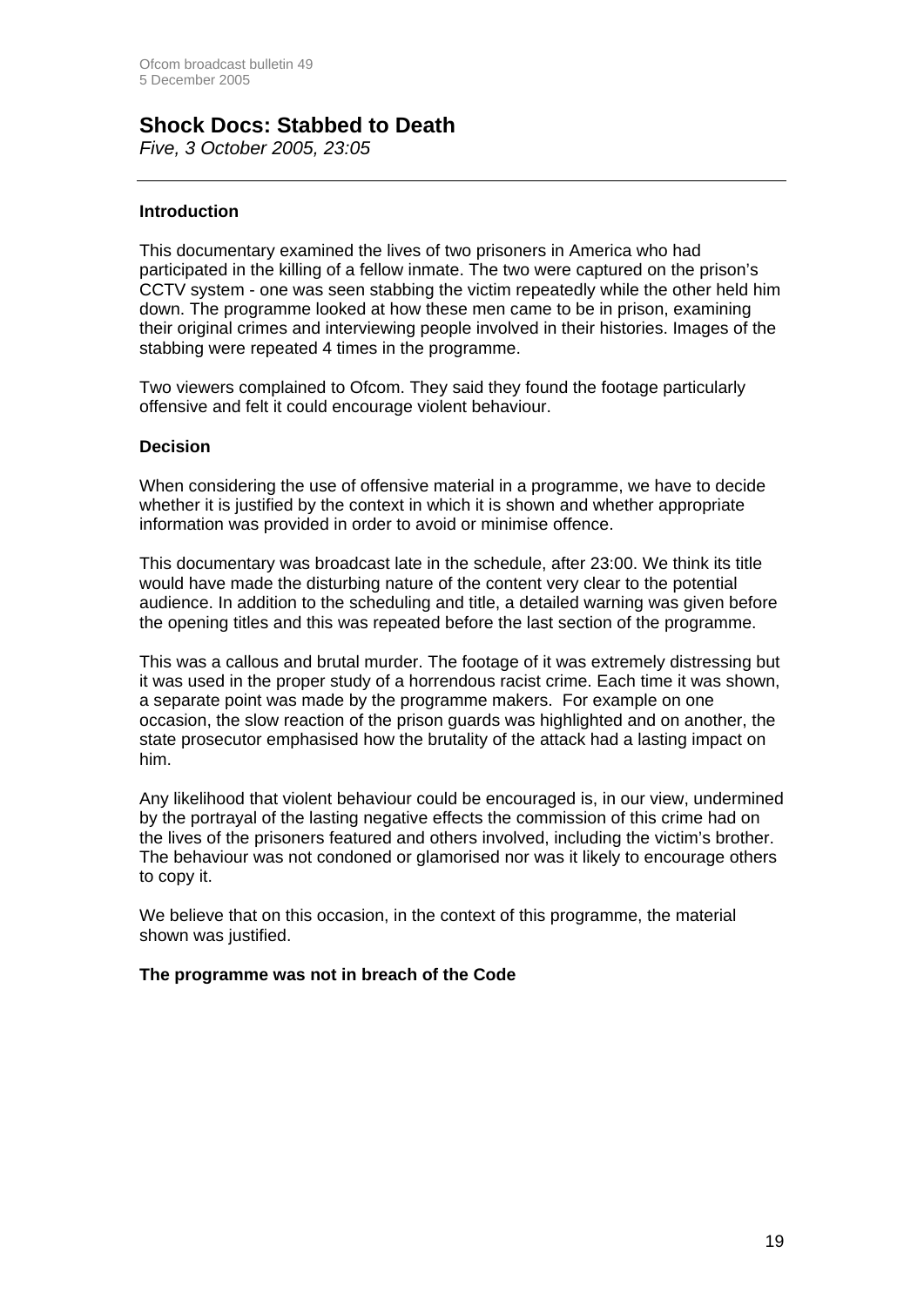# **Fairness and Privacy Cases**

# **Upheld in Part**

### **Complaint by David Price (Solicitors) on behalf of Capita Group Plc**

*Dispatches: Confessions of a Parking Attendant, Channel 4, 3 March 2005* 

**Summary:** Ofcom has upheld in part this complaint of unfairness.

David Price Solicitors ("David Price") complained that Capita Group Plc ("Capita") was treated unfairly in the programme as broadcast. The programme examined penalty charges imposed on motorists. Capita complained that the programme makers failed to provide it with an appropriate opportunity to take part or otherwise respond; did not include the statement Capita made in response to the programme's allegations; and did not include an explanation for the absence of its contribution.

Ofcom concluded that the programme makers had provided Capita with an appropriate opportunity to respond to the allegations made in the programme. Capita had submitted a statement for broadcast outlining its position. Channel 4 and Capita failed to agree on the editing of Capita's statement and as a result the statement was withdrawn by Capita. However the absence of any reflection of Capita's position, and the absence of any explanation regarding the lack of a contribution from Capita, resulted in unfairness to Capita in the programme as broadcast.

#### **Introduction**

This edition of *Dispatches* was subtitled "Confessions of a Parking Attendant" and investigated penalty charges imposed on motorists. The programme interwove undercover reporting from three companies imposing charges. One of the companies investigated was Capita Group Plc ("Capita") which administers the London Congestion Charge. The programme included secret filming carried out at Capita's call centre in Coventry.

David Price Solicitors ("David Price") complained that Capita was treated unfairly in the programme as broadcast.

#### **Complaint**

#### **Capita's case**

In summary David Price complained that:

- a) the programme makers failed to provide Capita with an appropriate opportunity to take part or otherwise respond:
	- the programme contained a number of damaging allegations of incompetence and unfairness in Capita's operation of London's congestion charge scheme to which Capita was entitled to respond;
	- two weeks before transmission the broadcasters wrote informing Capita of the programme and the recording of covert footage, inviting Capita to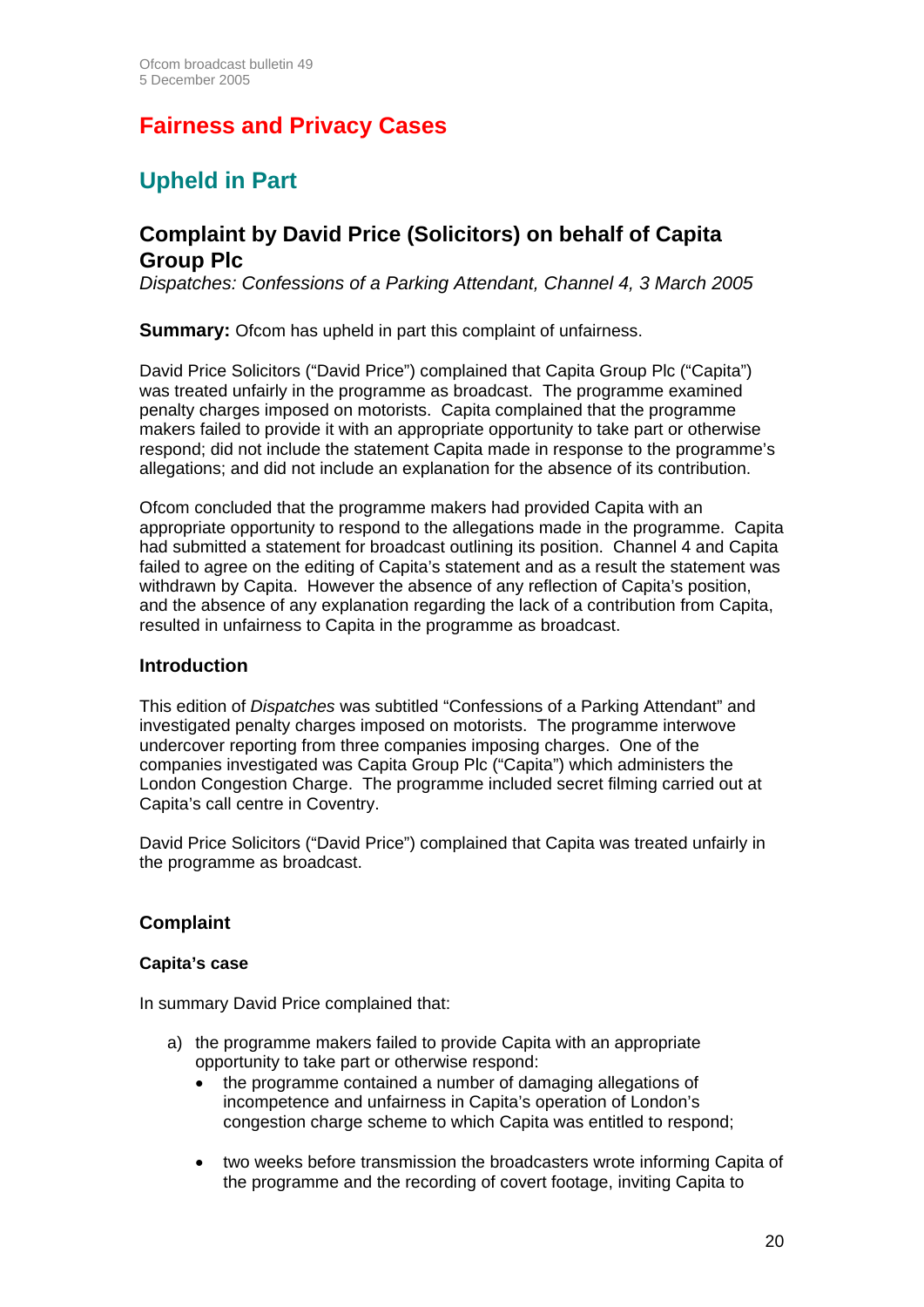make a written statement for broadcast but stating there would be no opportunity to view the footage, and referring only to general allegations being made;

- in relation to the secretly filmed footage:
	- o the proper permissions had not been sought prior to filming;
	- o it appeared to have been recorded almost a year before the broadcast;
	- o the supplier of the footage was an ex-employee of Capita who had been given a written warning and attended a disciplinary hearing during his employment (for an unrelated act);
	- o Channel 4 would not allow Capita to see the footage therefore in order properly to respond Capita needed the details of cases being raised but in refusing to provide these Channel 4 deprived Capita of a proper right to reply; however -
	- o Channel 4 released details of the footage to journalists prior to broadcast and this created a negative image of Capita to which it was not in a position to respond.
- Channel 4 confused Capita's responsibilities with those of Transport for London ("TFL") who determine the rules of the congestion charge.
- b) the programme did not include Capita's statement in response:
	- in spite of Channel 4's "intransigence" Capita did provide a statement for broadcast but Channel 4 said they would only broadcast the final two paragraphs of the statement;
	- Capita recognised that the statement could be edited but only in a manner which avoided misrepresentation;
	- in Capita's view Channel 4's proposal to include only the final two paragraphs of Capita's statement was unacceptable because this would mean that Capita's explanation of why it was not responding to specific allegations would be omitted from the statement. Furthermore, this would mean excluding the concern Capita had expressed about Channel 4 having misunderstood Capita's involvement with the Congestion Charging scheme and its relationship with TfL (who had responsibility for setting the rules of the scheme);
	- according to Capita, the fact that a statement for broadcast criticises the broadcaster cannot be good reason for it not to be broadcast; and
	- broadcasting the last three paragraphs of the statement would have taken less time than the combined statements of the other two companies featured.
- c) the programme did not give an explanation for the absence of a contribution from Capita: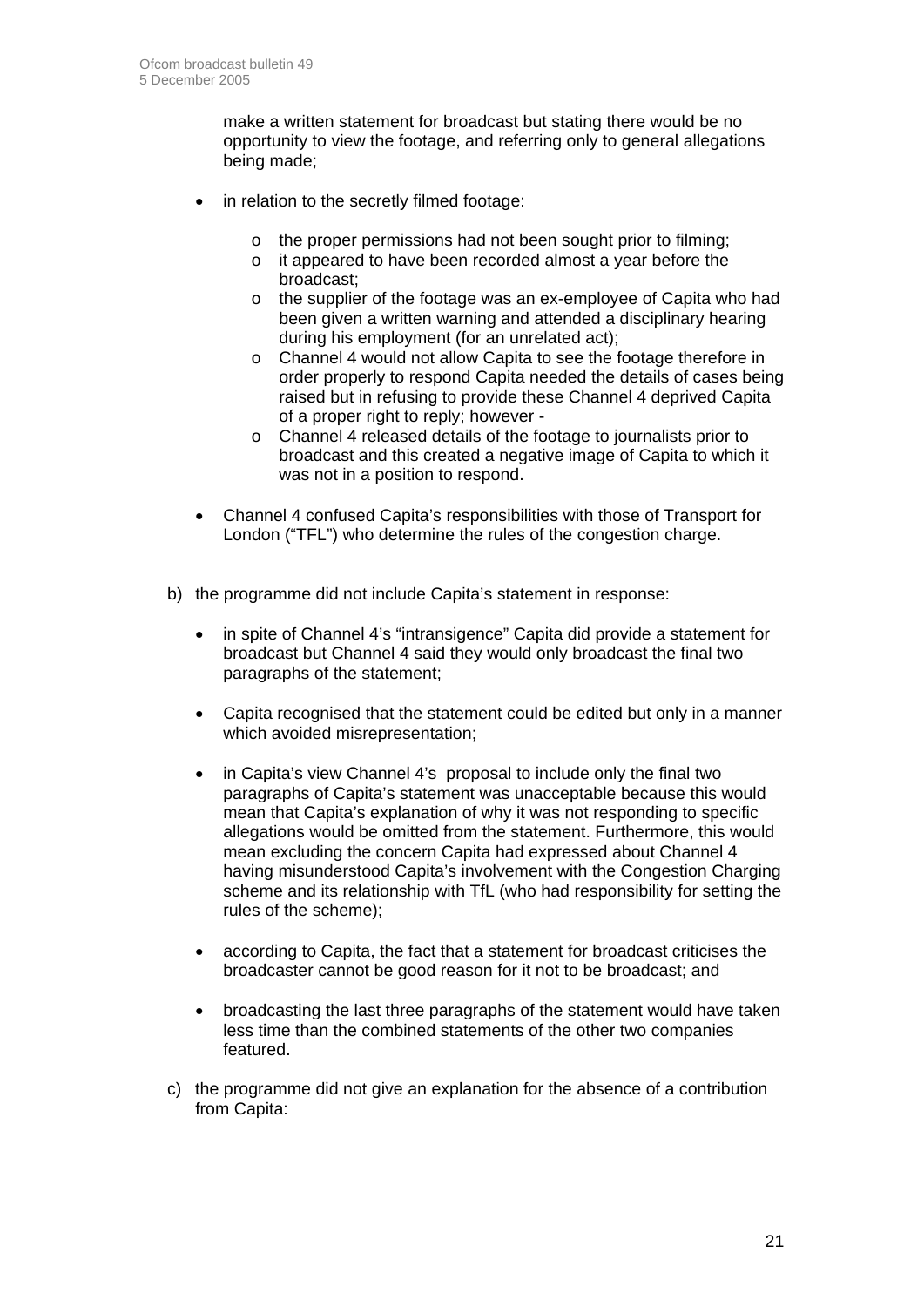• the programme was aired without any contribution from Capita nor any explanation for the lack of such contribution, thus depriving Capita of the right to take part.

#### **Channel 4's case**

Channel 4 responded that:

- a) the programme makers provided Capita with an appropriate opportunity to take part or otherwise respond:
- the programme's producer faxed Capita a letter on 16 February 2005 which gave a fair and accurate description of the programme, the general nature of the criticisms which would be made in the programme, and seven specific points the programme would address; this letter stated the broadcast date and gave two weeks for Capita to make a written response to the programme's findings and also stated unequivocally that, in accordance with its standard policy, Channel 4 would not permit a preview of the programme or grant the opportunity to view covertly filmed footage;
- the covert footage speaks for itself and the fact that Richard Bradford, who filmed the covert footage, had received a written warning from Capita has no bearing on its credibility, in fact it related to Mr Bradford trying to protect a customer by photocopying a payment sheet;
- Channel 4 complied with all obligations in relation to the covertly filmed footage and made clear when it had been obtained;
- the programme did not identify the individual cases featured in order to adequately respect the privacy of those involved. Channel 4 complied with standard and accepted industry practice to give Capita the opportunity to respond to the principles which would be raised by setting out in sufficient detail the matters revealed by the secret filming in order; fair conduct does not require the broadcaster to hand over its evidence to a complainant in order to give it a fair opportunity to respond to allegations;
- a broadcaster is perfectly entitled to seek publicity for its programmes prior to broadcast, this has no bearing on this matter and is not a matter which Ofcom is entitled to entertain or take into account:
- TFL has not complained of unfair treatment and it was not incumbent upon Channel 4 to contact TFL; the programme clearly focused on Capita's enforcement of TFL's rules and Capita's harsh interpretation of these rules
- b) regarding the statement provided by Capita for broadcast:
- this was not directed towards responding to the programme's allegations but towards attacking Channel 4 and the programme makers and responding to their correspondence prior to broadcast;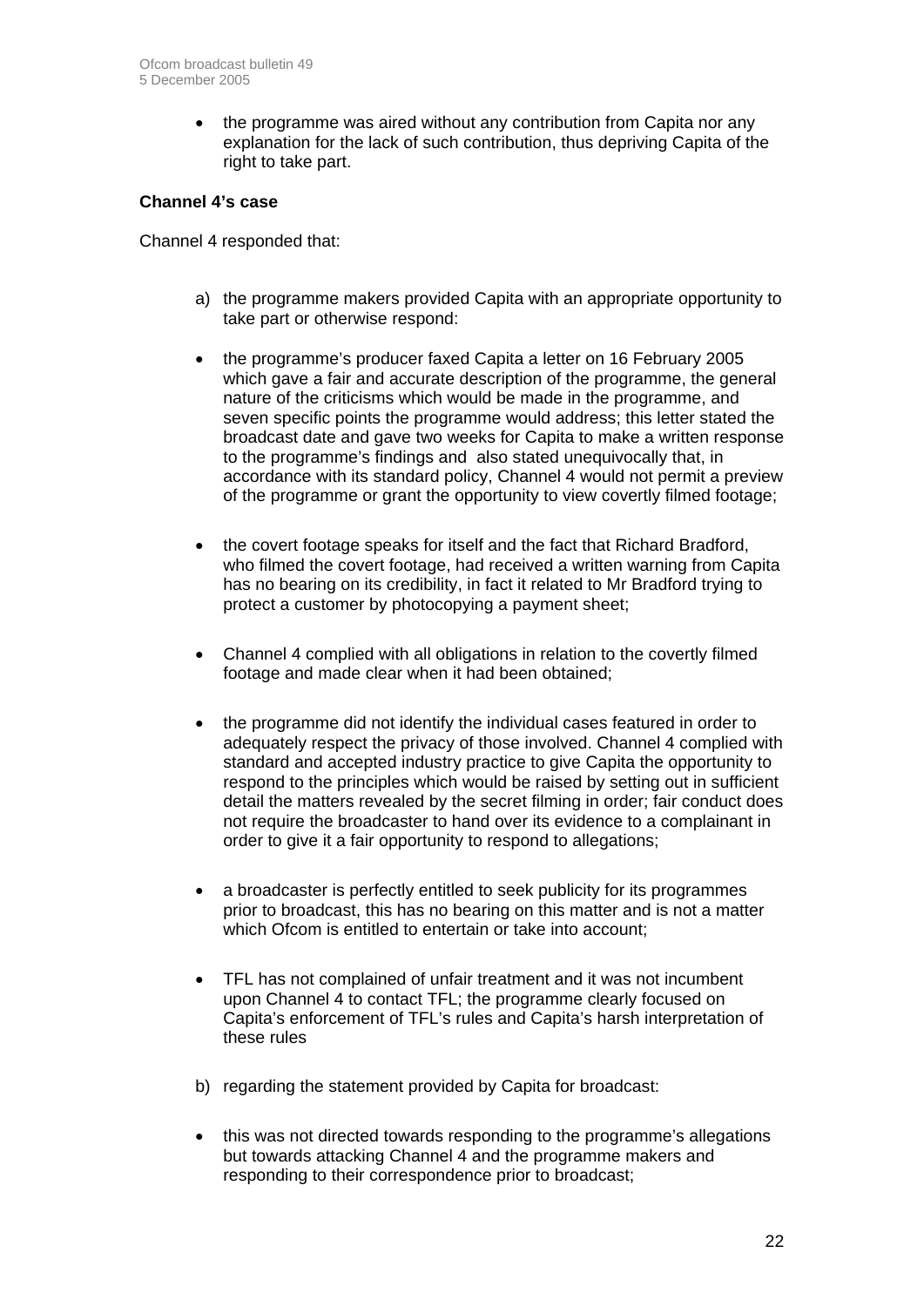- David Price made two stipulations when the statement was provided (i) that it was to be read at the end of the broadcast; and (ii) any proposed edits were to be consented to by Capita. Channel 4's offer to include the final two paragraphs in the programme was rejected;
- the other two companies involved felt able to provide statements in the knowledge that they would be fairly edited; David Price did not make a counter-proposal that the fourth paragraph of Capita's statement should be included, had they done so this request would have been considered even though this would have left Capita's statement almost twice the length of those of the other two companies;
- c) regarding the lack of explanation for the absence of a contribution from Capita:
- Capita was not deprived of the opportunity to take part and it was felt that nothing would be served in the interests of fairness to Capita, or the interests of the viewer, if an explanation of this was given.

### **Decision**

Ofcom's statutory duties include the application, in the case of all television and radio services, of standards which provide adequate protection to members of the public and all other persons from unfair treatment and unwarranted infringements of privacy in programmes included in such services.

In carrying out its duties, Ofcom has regard to the need to secure that these standards are applied in a manner that best guarantees an appropriate level of freedom of expression. Ofcom is also obliged to have regard in all cases, to principles which require regulatory activities to be transparent, accountable, proportionate, consistent and targeted only at cases in which action is needed.

Ofcom's considerations and findings were as follows:

a) Where a programme contains a damaging critique of an individual or organisation, the broadcaster should normally give those criticised an appropriate and timely opportunity to respond to or comment on the arguments and evidence contained within that programme.

In its consideration of whether the programme makers provided Capita with such an opportunity, Ofcom first addressed itself to the allegations made by the programme. The programme argued that Capita was overly bureaucratic and inflexible and that it had an unseemly and rigid adherence to the Congestion Charge rules. Ofcom considered that the programme was sufficiently critical of Capita as to require that Capita was entitled to be given an appropriate and timely opportunity to respond.

Ofcom noted that Channel 4 had written to Capita inviting a response some two weeks before the broadcast of the programme. Ofcom accepted that Channel 4 was not obliged to provide recordings of the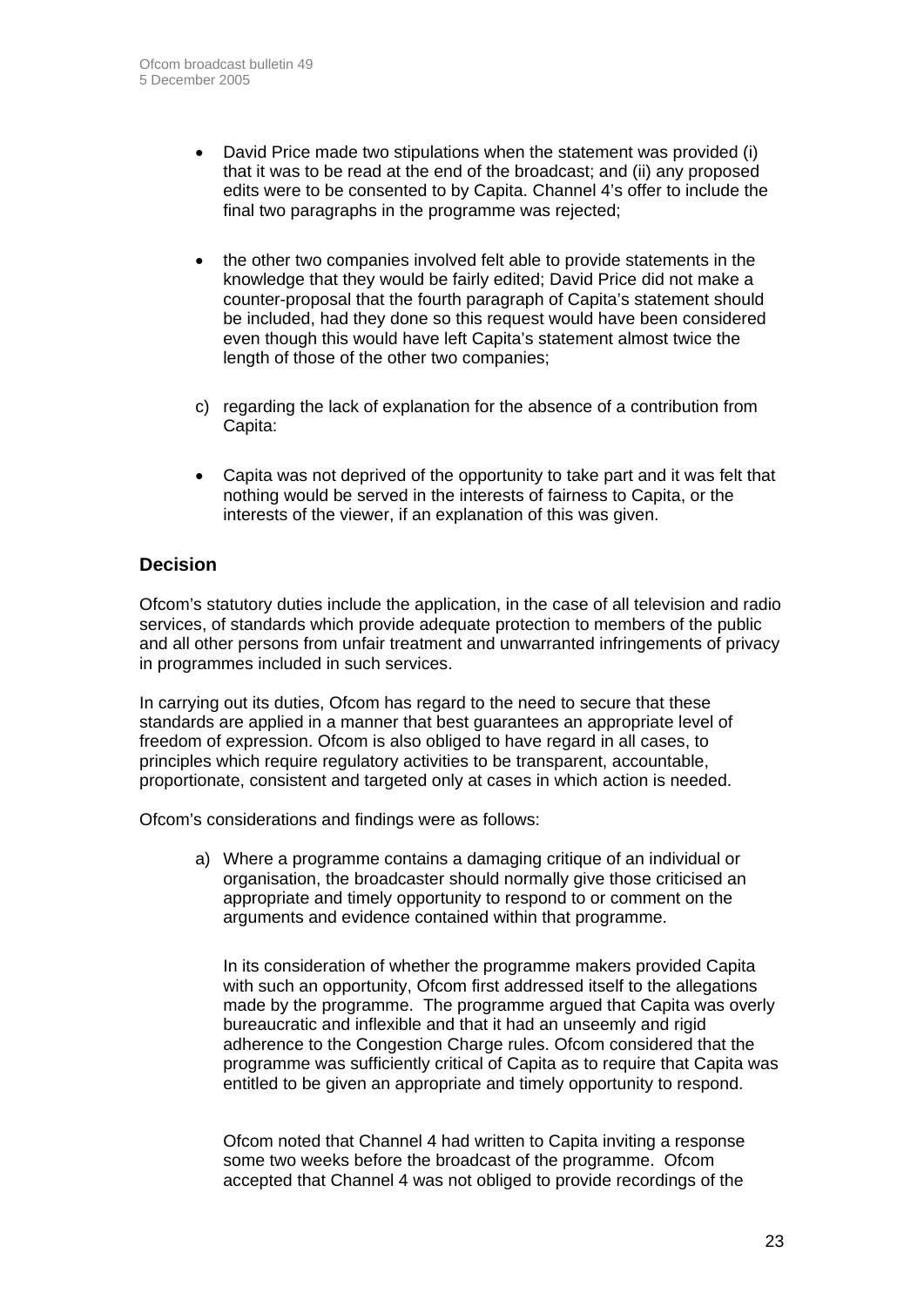secretly filmed footage, nor to provide identifying details relating to individual cases. The issues addressed by the programme had been laid out with sufficient clarity and detail in correspondence to Capita in order that Capita could make a full and informed response.

Accordingly, Ofcom considered that Capita had been given sufficient time and detail in order to make its response and did not find that in this respect there was unfairness to Capita in the programme as broadcast.

b) Where a programme is capable of adversely affecting the reputation of individuals, companies or other organisations, broadcasters should take all reasonable care to satisfy themselves that all material facts have been considered before transmission and so far as possible are fairly represented.

Ofcom considered that, given the inclusion of criticism of Capita (referred to above), the programme was likely to have been capable of adversely affecting Capita's reputation. When considering whether Channel 4 had taken all reasonable care to consider and fairly represent all material facts relating to the issues examined in the programme, Ofcom noted that Capita had submitted a statement for broadcast outlining its position. Ofcom further noted that Channel 4 and Capita had failed to agree on the editing of Capita's statement and that as a result the statement was withdrawn by Capita. Although Capita had withdrawn its statement for broadcast, Channel 4 was still aware of Capita's overall position with regard to the allegations made in the programme. Capita's withdrawal was because Channel 4 and Capita could not agree on the final edited statement, rather than because Capita had changed its position with regard to the allegations made in the programme.

It should be noted that the way in which an organisation or individual's position is represented in the programme is a matter for the broadcaster. Channel 4 was under no obligation to broadcast Capita's statement in its entirety nor to agree to Capita's requests regarding the presentation of the statement. However, Ofcom considered that, given the criticism of Capita, it was incumbent on Channel 4 in the interests of fairness to seek fairly to reflect Capita's views, which had been clearly communicated to Channel 4 prior to the broadcast of the programme. The onus is on the broadcaster to ensure that organisations, individuals and material facts are represented fairly, even if a participant has withdrawn its statement for transmission.

Accordingly, Ofcom found that the absence of *any* reflection of Capita's position, in relation to the programme's critique of the company, resulted in unfairness to Capita in the programme as broadcast.

c) Finally, Ofcom considered whether the fact that the programme did not include an explanation for the absence of a contribution from Capita resulted in unfairness in the programme as broadcast.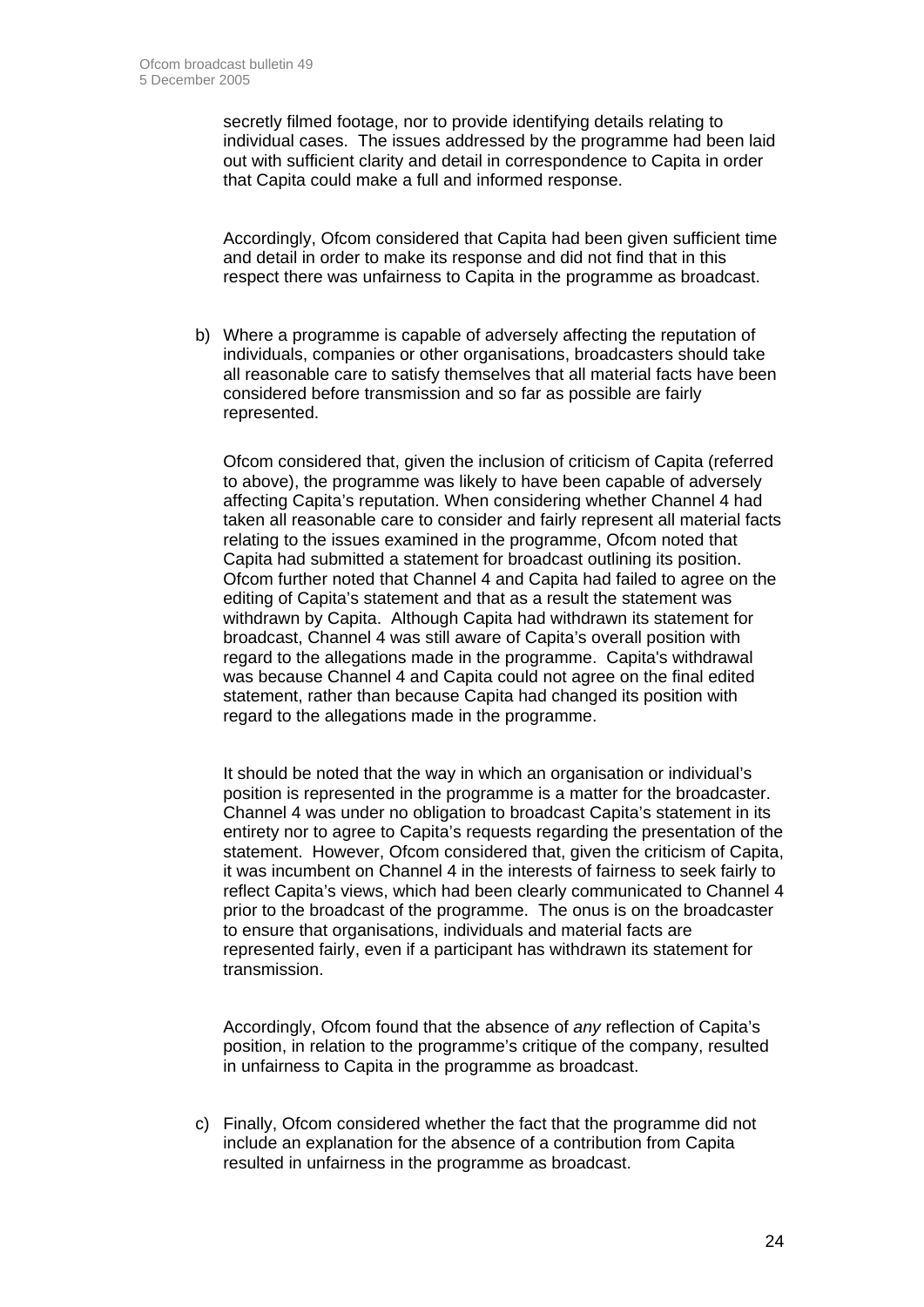Ofcom noted that the programme's commentary stated: "We contacted each of the companies featured in the film." However, this was followed by comments from both the other companies featured but no reference was made to Capita.

Ofcom considered that it was incumbent on Channel 4 to explain the absence of any contribution from Capita. Ofcom concluded that failing to do so could have implied that Capita had made no effort to respond, which could have left viewers with a negative impression of the company. This was all the more likely given that statements from the two other companies were broadcast.

Accordingly, Ofcom found that the absence of any explanation regarding a contribution from Capita resulted in unfairness to Capita in the programme as broadcast.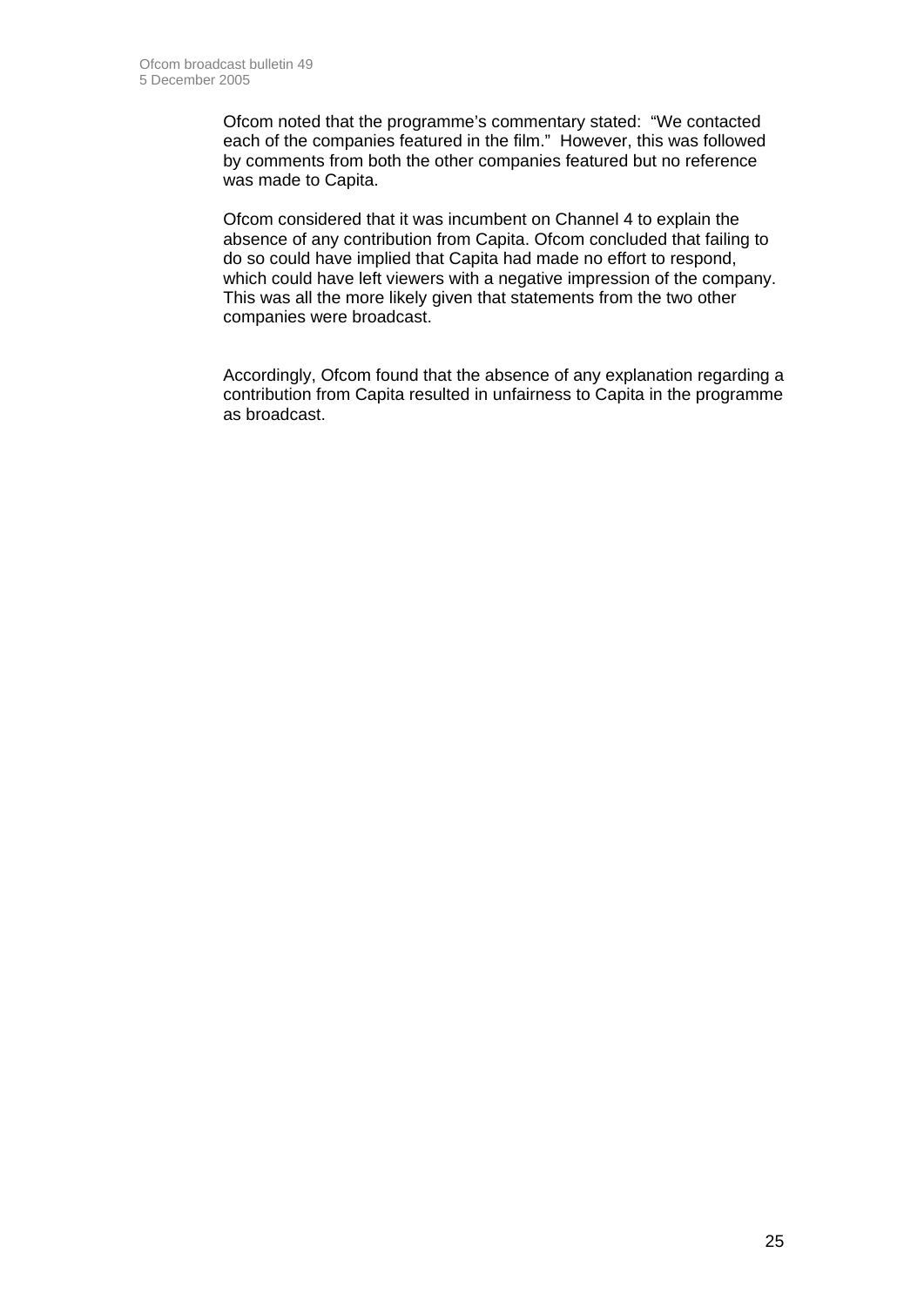#### **NOTE: Guidance to Rule 7.11 (Opportunity to respond)**

An individual or organisation needs to be given sufficient information concerning the arguments and evidence to be included in the programme to enable them to respond properly. The programme should fairly represent the substance of any response but it is not normally necessary, in the interests of fairness, to reproduce a response in its entirety.

Where an individual or organisation withdraws their proposed response, there is still an obligation on the broadcaster to achieve fairness (for example broadcasters are still obliged under section 7.9 of the Broadcasting Code to satisfy themselves that material facts have not been presented, disregarded or omitted in a way that is unfair to an individual or organisation). This does not mean that the broadcaster should transmit all or part of a withdrawn statement, nor that the broadcaster should break any pre-transmission agreements over its use. However the broadcaster should explain the reasons for the absence of a contribution, and reflect any material facts in relation to the position of the individual or organisation in the programme, if it would be unfair not to do so.

*This guidance note to broadcasters will appear in Ofcom's web-based Guidance which accompanies the Broadcasting Code.*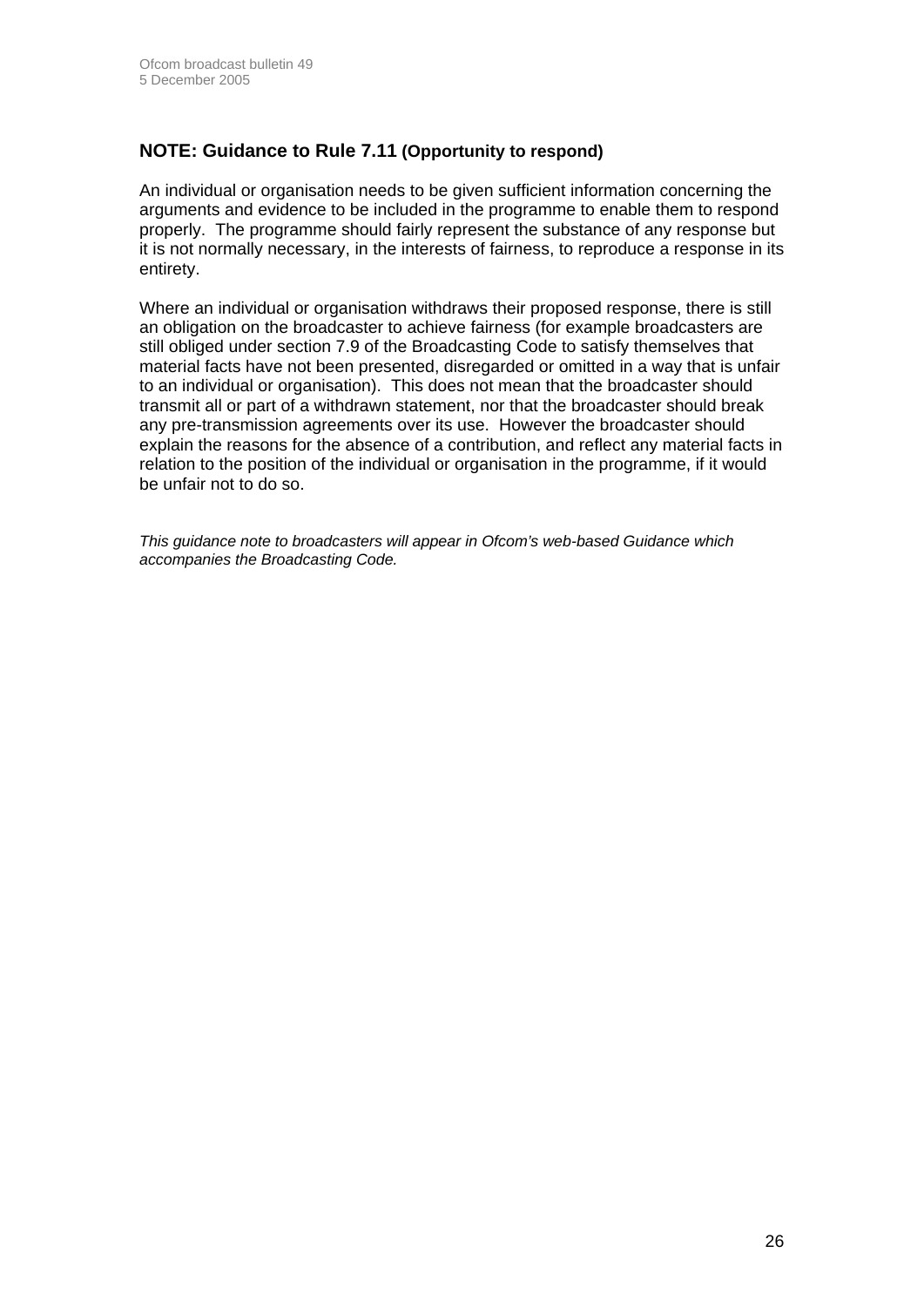# **Not Upheld**

### **Complaint by Mrs Sandra Arnold-Jenkins on behalf of Mr Armand Arnold-Jenkins**

*Tonight with Trevor McDonald, ITV1, 12 May 2005*

#### **Summary:** Ofcom has not upheld this complaint of unfair treatment.

Mrs Arnold-Jenkins complained on behalf her son, Mr Armand Arnold-Jenkins, that he was treated unfairly in this edition of Tonight with Trevor McDonald. The programme looked at the practice of "happy slapping", in which young people film themselves on mobile phones randomly attacking others. The programme included an interview with Mr Arnold-Jenkins, who was 16 at the time of the interview.

Ofcom concluded that:

- a) Mr Arnold-Jenkins did not appear to be surprised either by the tone or the content of the questions put to him. He appeared to be a willing, wellprepared and articulate interviewee.
- b) Mr Arnold-Jenkins was not asked a barrage of leading questions. He appeared very relaxed and happy to answer the questions put to him and to admit readily to having taken part in a small number of happy slapping incidents.
- c) The programme included Mr Arnold-Jenkins' admission to having taken part in three incidents but also included his concerns about the craze. The extracts from the interview that were included in the programme reflected the essence of what Mr Arnold-Jenkins said in his interview.
- d) Mr Arnold-Jenkins and his parents were involved in reasonably full discussions in advance of the interview, despite in Ofcom's view, it not being incumbent on the programme-makers to seek Mr Arnold-Jenkins' parents consent or involvement given that he was 16 years old at the time of the interview. Ofcom considered that there was nothing to suggest Mr Arnold-Jenkins was exploited. The interviewer did not probe him inappropriately, bearing in mind his age and he was forthcoming and articulate in his responses.

#### **Introduction**

This edition of ITV1's current affairs programme looked at the practice of 'happy slapping', in which young people film themselves on mobile phones randomly attacking others. The programme included an interview with Mr Armand Arnold-Jenkins, who was 16 years old at the time of the interview (and the broadcast). He discussed various aspects of the craze with the presenter and said that he had taken part in a small number of incidents of happy slapping. He also discussed his concerns that the craze may be getting out of hand and that in some incidents young people went too far.

Mrs Arnold-Jenkins explained, by way of background, that Mr Arnold-Jenkins was originally approached and interviewed about the psychological effects of happy slapping. The idea for the programme was then sold to ITV and Mr Arnold-Jenkins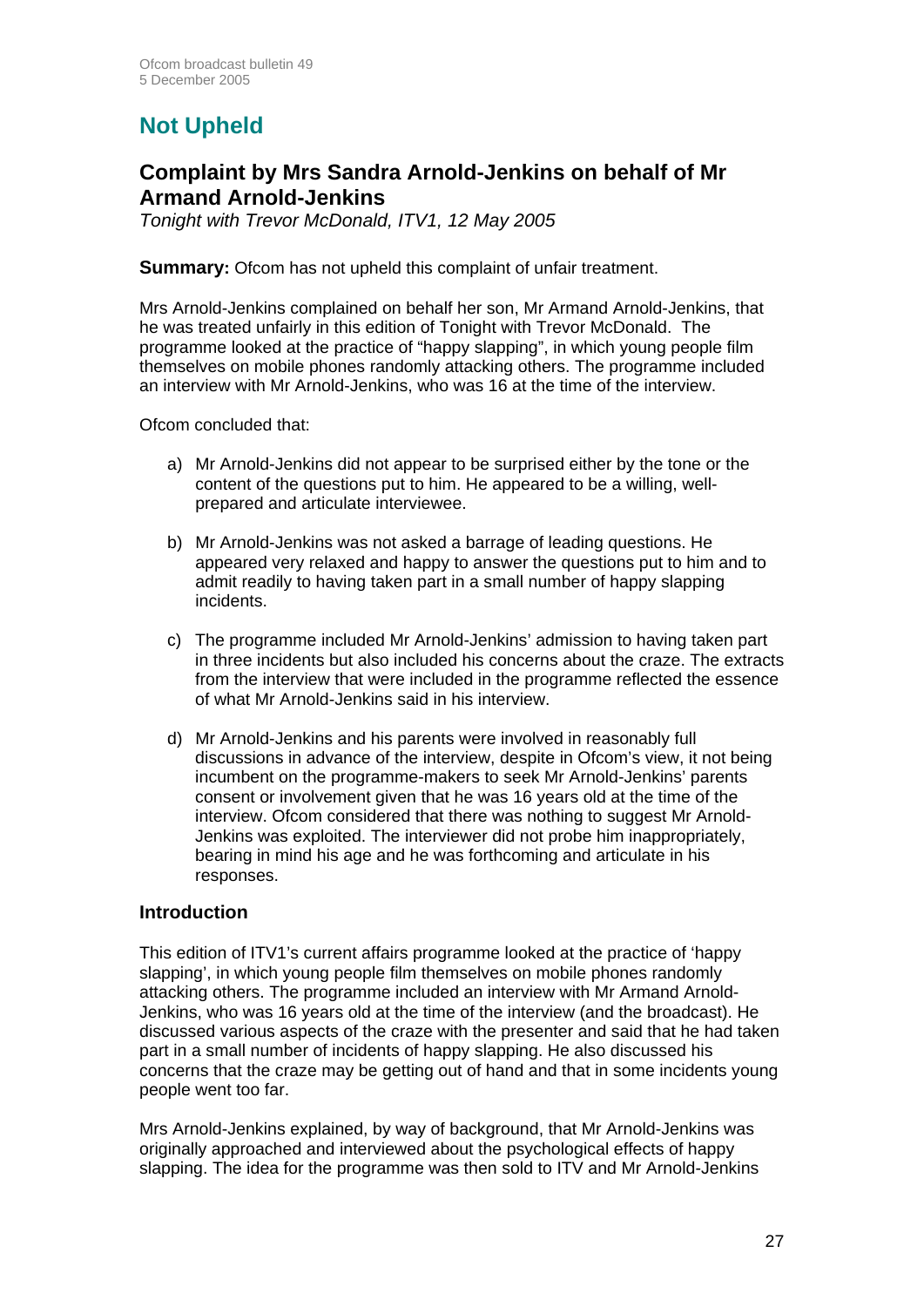was interviewed again for the *Tonight* programme.

#### **Complaint**

#### **Mrs Arnold Jenkins' case**

In summary, Mrs Arnold-Jenkins complained that Mr Arnold-Jenkins was treated unfairly in that:

- a) He assumed that the programme would have the same slant as the original interview, but that angle in the *Tonight* programme was not what he had originally agreed to.
- b) He was subjected in the interview to a barrage of leading questions to make him admit to something that was not true, namely that he had taken part in happy slapping.
- c) The editing and presentation of his interview was unfair and led to him being misrepresented in the programme.
- d) As a young person, he was exploited by the programme-makers.

#### **ITV's case**

In response, ITV said:

- a) Having been approached with the proposal for a current affairs programme about happy slapping that would "reveal this violent youth culture and our apparent lack of awareness", the producer of the *Tonight* programme made arrangements to meet Mr Arnold-Jenkins and his parents. He explained fully to Mr Arnold-Jenkins' parents the nature of the programme and said that he wanted to interview Mr Arnold-Jenkins, as someone who had first hand experience of happy slapping. The producer told them that he understood that Mr Arnold-Jenkins had been involved in happy slapping incidents and was prepared to talk about his involvement. Both Mr Arnold-Jenkins' parents agreed verbally to the proposal. The producer then discussed the programme with Mr Arnold-Jenkins, who was left in no doubt about the nature of the programme and his proposed role in it. He stated categorically that he would talk on the record about his participation in happy slapping assaults. He said that he wanted to help people understand why young people did this sort of thing and that he was concerned the conduct was starting to get out of hand. He also gave his verbal consent to take part and later Mr Arnold-Jenkins and his parents signed a release form.
- b) Mr Arnold-Jenkins attended the interview without his parents, at his request. It is clear from the unedited footage of the interview that Mr Arnold-Jenkins was not subjected to a barrage of leading questions. Mr Arnold-Jenkins was in a relaxed fame of mind and he talked openly about how he had carried out happy slapping attacks. The interview was conducted fairly and due responsibility was shown towards Mr Arnold-Jenkins's age, maturity and experience.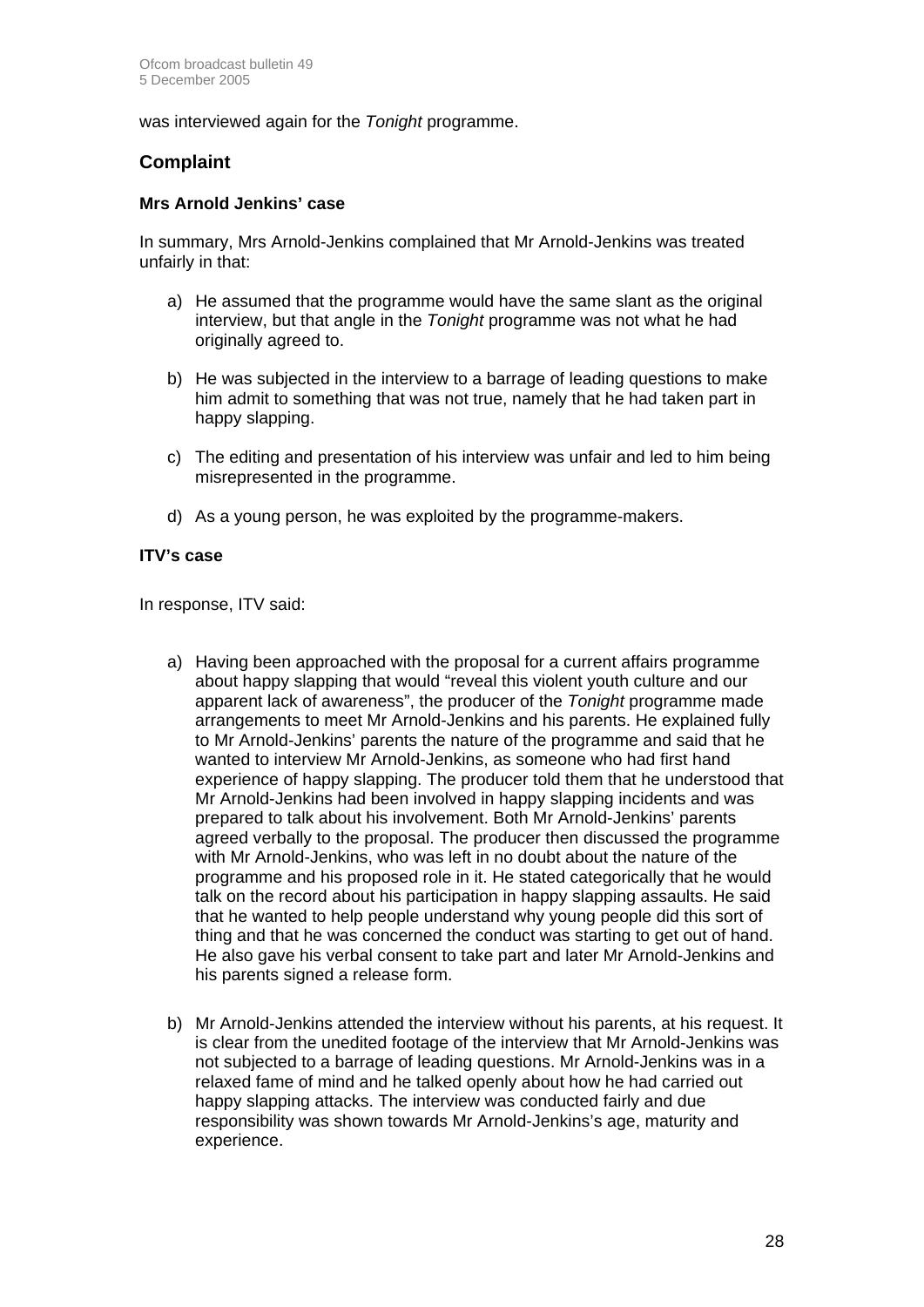- c) The programme was fairly edited so as to present Mr Arnold-Jenkins' position. The programme included qualifications he made about the fact he would only target someone who "deserves it" and the fact that he was only personally responsible for a small number of happy slap assaults. It is clear from the unedited footage that the basic thrust of the interview was that Mr Arnold-Jenkins had personally carried out a small number of happy slap assaults and witnessed many more carried out by his peers. This was also made clear in the programme. The programme included Mr Arnold-Jenkins' concern that some of his peers attack people who "don't deserve it" and that he now regrets one of the attacks he carried out. The programme did not misrepresent Mr Arnold-Jenkins' position, as he expressed it in interview.
- d) The programme was exploratory and not exploitative of Mr Arnold-Jenkins. The interview was properly arranged and Mr Arnold-Jenkins and his parents gave informed consent. The programme-makers' dealings with Mr Arnold-Jenkins and his parents were fair, open and above board.

#### **Decision**

Ofcom's statutory duties include the application, in the case of all television and radio services, of standards that provide adequate protection to members of the public and all other persons from unfair treatment and unwarranted infringements of privacy in programmes included in such services.

*In carrying out its duties, Ofcom has regard to the need to secure that these standards are applied in a manner that best guarantees an appropriate level of freedom of expression. Ofcom is also obliged to have regard in all cases, to principles that require regulatory activities to be transparent, accountable, proportionate, consistent and targeted only at cases in which action is needed.* 

- a) Ofcom noted what both Mrs Arnold-Jenkins and ITV said about the discussions and the information provided to the family prior to Mr Arnold-Jenkins' interview. Having viewed the untransmitted footage of Mr Arnold-Jenkins's interview in full, we took the view that he did not appear to be surprised either by the tone or the content of the questions put to him. He appeared to be a willing, well-prepared and articulate interviewee.
- b) The untransmitted footage of his interview did not show Mr Arnold-Jenkins being asked a barrage of leading questions. He appeared very relaxed and happy to answer the questions put to him and to admit readily to having taken part in a small number of happy slapping incidents. The interviewer appeared to be sensitive to Mr Arnold-Jenkins' age and did not push him inappropriately.
- c) An interview that lasted well over an hour was condensed into a few minutes in the programme. The programme could not, therefore, reasonably be expected to have included everything Mr Arnold-Jenkins said. It included his admission to having taken part in three incidents but also included his concerns about the craze. The extracts from the interview that were included in the programme reflected appropriately the essence of what Mr Arnold-Jenkins said in his interview.
- d) It appeared that Mr Arnold-Jenkins and his parents were involved in full discussions in advance of the interview, despite in Ofcom's view, it not being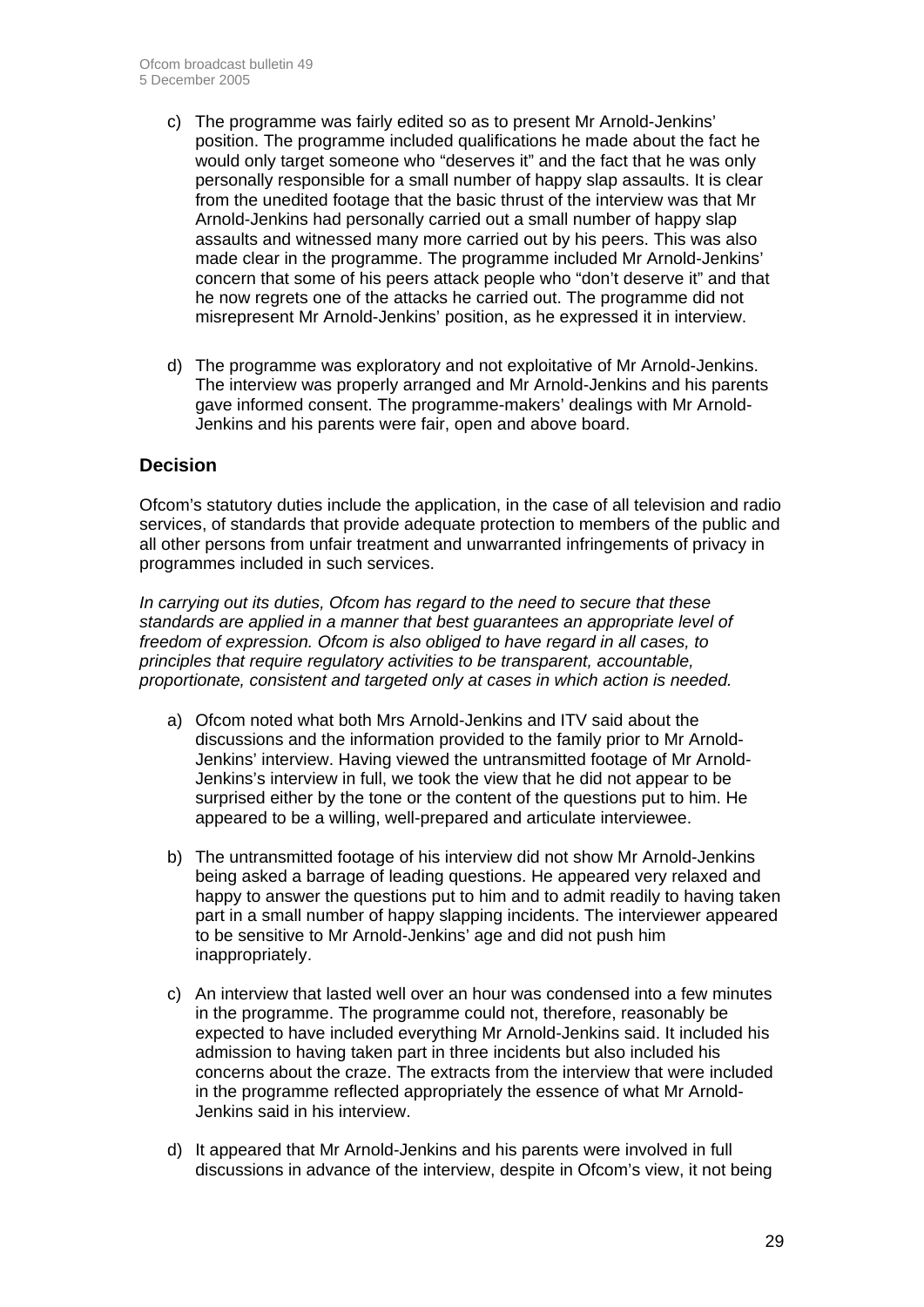incumbent on the programme-makers to seek Mr Arnold-Jenkins' parents consent or involvement given that he was 16 years old at the time of the interview. It was Mr Arnold-Jenkins' choice not to have his parents present at the interview. Having seen the untransmitted footage of the interview, Ofcom considered that there was nothing to suggest he was exploited. The interviewer did not probe him inappropriately, bearing in mind his age and he was forthcoming and articulate in his responses.

Accordingly, Ofcom found that there was no unfairness to Mr Arnold-Jenkins in the programme. The complaint was not upheld.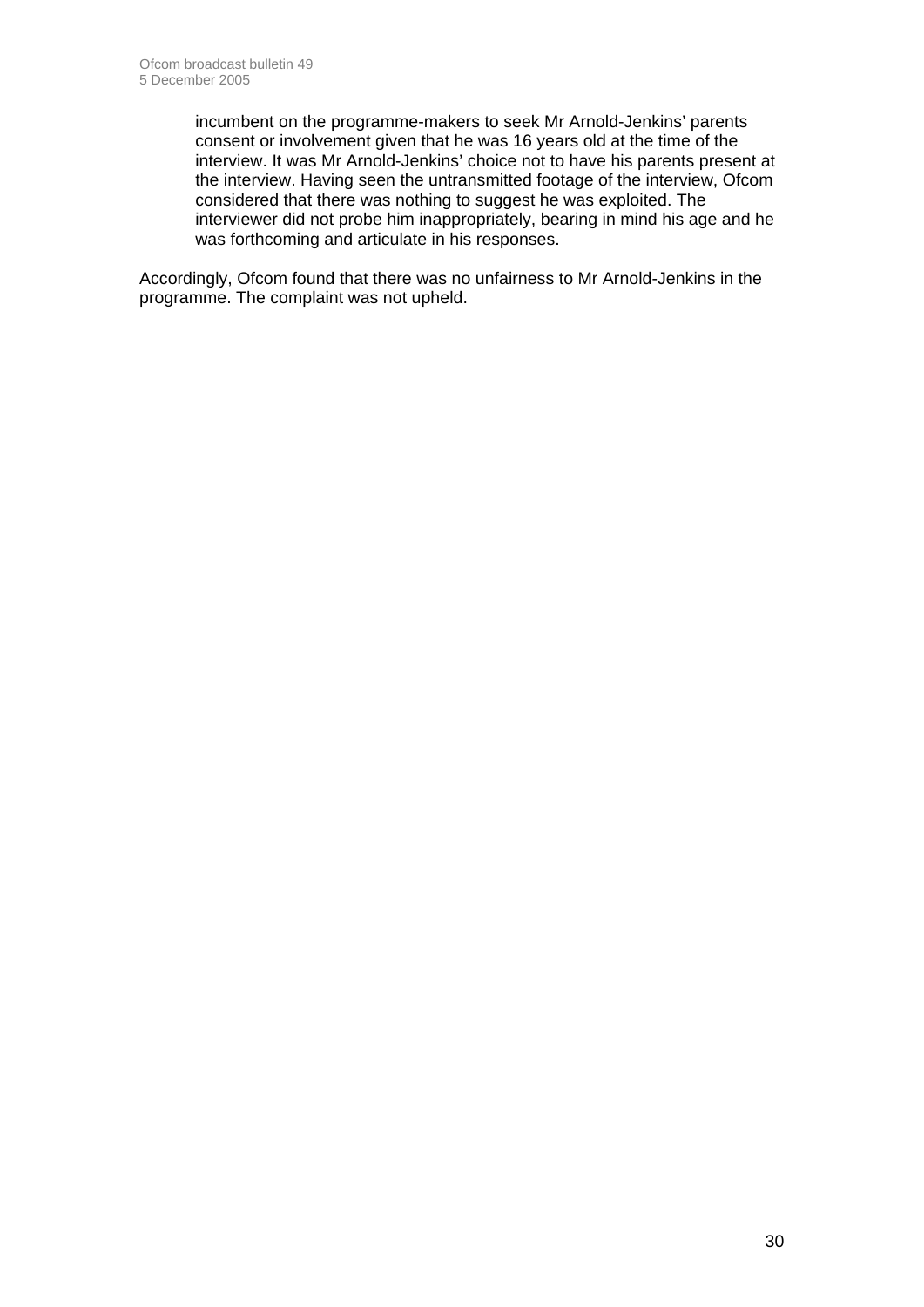# **Other programmes not in breach/out of remit**

| Programme                           | <b>Trans</b><br><b>Date</b> | <b>Channel</b>              | Category             | No of<br>complaints |
|-------------------------------------|-----------------------------|-----------------------------|----------------------|---------------------|
|                                     |                             |                             |                      |                     |
| 7/7 Attack on London                | 14/09/2005                  | Five                        | Offence              | 1                   |
| A Brush With Fame                   | 01/11/2005                  | ITV1                        | Offence              | 1                   |
| Alien                               | 24/10/2005                  | Sky One                     | Offence              | $\overline{2}$      |
| America's Next Top Model            | 30/08/2005                  | Living                      | Offence              | 1                   |
| <b>Art Attack</b>                   | 02/11/2005                  | ITV1                        | Offence              | 1                   |
| <b>BBC News</b>                     | 03/11/2005                  | BBC1                        | Offence              | 1                   |
| <b>BBC West Midlands</b>            | 22/11/2005                  | <b>BBC West</b><br>Midlands | Offence              | 1                   |
| <b>Capital FM</b>                   | 19/10/2005                  | 95.8 Capital FM             | Offence              | 1                   |
| Capital FM                          | 02/11/2005                  | <b>Capital FM</b>           | Offence              | 1                   |
| Casualty                            | 05/11/2005                  | BBC1                        | Offence              | 1                   |
| <b>Catherine Tate Show</b>          | 21/07/2005                  | BBC <sub>2</sub>            | Offence              | $\overline{2}$      |
| <b>Channel 4 News</b>               | 07/09/2005                  | Channel 4                   | Offence              | 1                   |
| Channel 4 News                      | 20/10/2005                  | Channel 4                   | Offence              | 1                   |
| <b>Channel 4 News</b>               | 22/10/2005                  | Channel 4                   | Accuracy             | 1                   |
| <b>Coronation Street</b>            | 13/06/2005                  | ITV1                        | Offence              | 1                   |
| <b>Coronation Street</b>            | 24/10/2005                  | ITV1                        | Language             | 1                   |
| <b>Coronation Street</b>            | 04/11/2005                  | ITV1                        | Offence              | 1                   |
| <b>Coronation Street</b>            | 06/11/2005                  | ITV1                        | Offence              | 1                   |
| <b>Coronation Street</b>            | 07/11/2005                  | ITV1                        | Violence             | 1                   |
| Danniella Westbrook                 | 31/10/2005                  | Five                        | Offence              | 1                   |
| <b>Dirty Tricks</b>                 | 28/10/2005                  | Channel 4                   | Offence              | 1                   |
| <b>Dispatches</b>                   | 24/10/2005                  | Channel 4                   | Offence              | 1                   |
| <b>Dispatches</b>                   | 07/11/2005                  | Channel 4                   | Impartiality         | $\overline{2}$      |
| Eastenders                          | 07/11/2005                  | BBC1                        | Violence             | 1                   |
| Egypt                               | 31/10/2005                  | BBC1                        | Religious<br>Offence | 1                   |
| Emmerdale                           | 27/10/2005                  | ITV1                        | Offence              | 1                   |
| <b>Five News</b>                    | 24/10/2005                  | Five                        | Offence              | 1                   |
| <b>Football Focus</b>               | 04/11/2005                  | BBC1                        | Impartiality         | 1                   |
| <b>Fox News</b>                     | 28/10/2005                  | Fox News                    | Misleading           | 1                   |
| Friday Night With Jonathan Ross     | 04/11/2005                  | BBC1                        | Offence              | 1                   |
| Friday Night With Jonathan Ross     | 28/10/2005                  | BBC1                        | Offence              | 1                   |
| Funland                             | 24/10/2005                  | BBC <sub>3</sub>            | Offence              | 1                   |
| Funland                             | 26/10/2005                  | BBC <sub>3</sub>            | Offence              |                     |
| <b>GMTV</b>                         | 01/11/2005                  | ITV1                        | Misleading           | 1                   |
| <b>GMTV</b>                         | 08/11/2005                  | ITV1                        | Offence              | 1                   |
| Granada Tonight                     | 02/11/2005                  | ITV1                        | Offence              | 1                   |
| Hardeep Does Sex                    | 08/11/2005                  | Channel 4                   | Sexual<br>Portrayal  | 1                   |
| Harry Hill's Shark Infested Custard | 28/10/2005                  | ITV1                        | Offence              | 1                   |
| Harry Hill's Shark Infested Custard | 04/11/2005                  | ITV1                        | Offence              | 1                   |
| Hip Hop Nights: Porn with Attitude  | 27/09/2005                  | Channel 4                   | Offence              | $\overline{2}$      |
| Hollyoaks                           | 07/11/2005                  | Channel 4                   | Offence              | 1                   |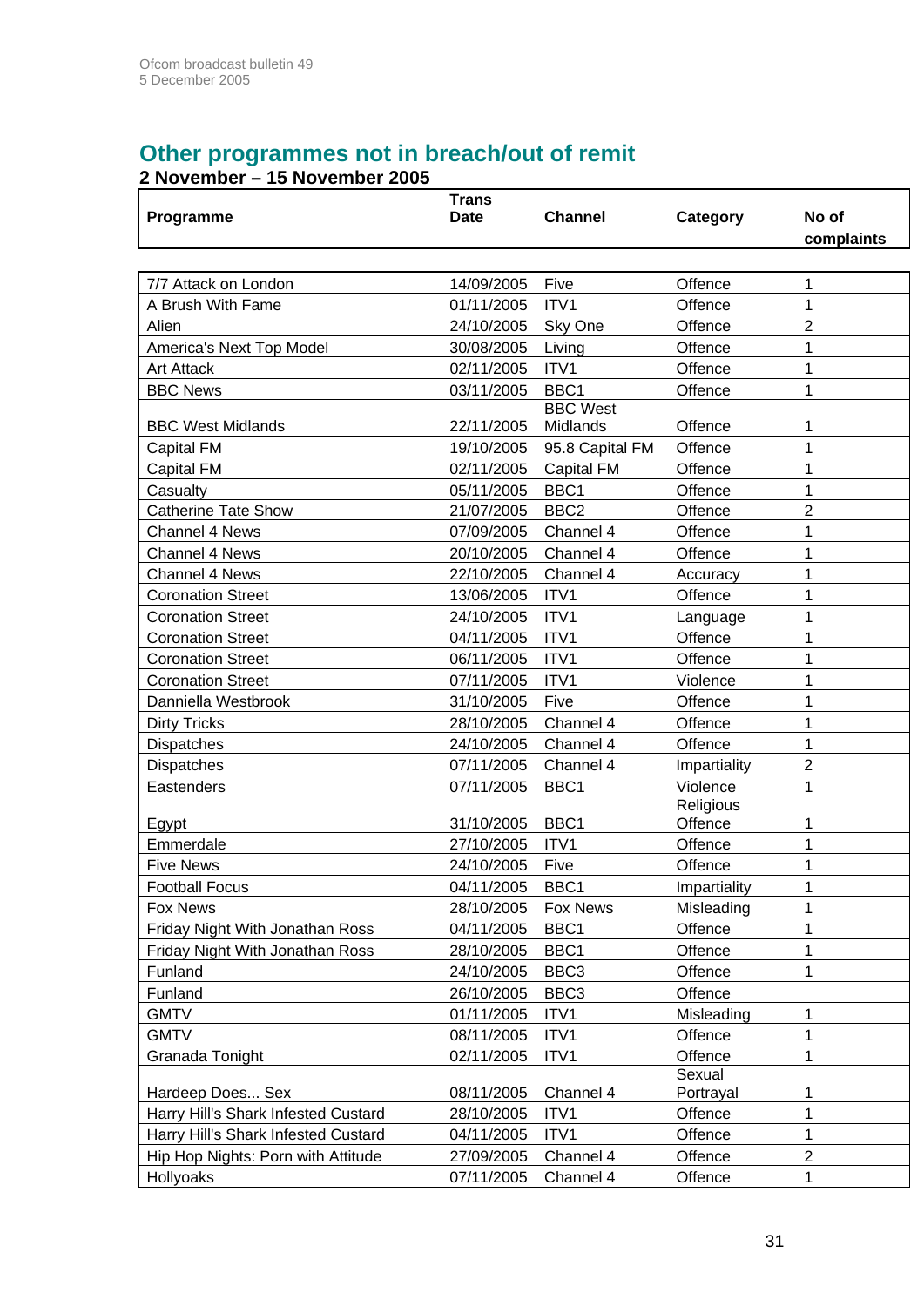| Hollyoaks: Crossing the Line         | 15/09/2005               | Channel 4            | Offence              | 1              |
|--------------------------------------|--------------------------|----------------------|----------------------|----------------|
| Howard Goodall's 20th Century Greats | 06/10/2005               | Channel 4            | Scheduling           | 1              |
| <b>ITV News</b>                      | 11/10/2005               | ITV1                 | Offence              | 1              |
| <b>ITV News</b>                      | 02/11/2005               | ITV1                 | Offence              | 1              |
| <b>ITV News Channel</b>              | 27/09/2005               | <b>ITV</b>           | Impartiality         | 1              |
| Jamie's Great Escape                 | 03/11/2005               | Channel 4            | Offence              | 1              |
| Jamie's Great Escape                 | 09/11/2005               | Channel 4            | Religious<br>Offence | 1              |
| Jericho                              | 30/10/2005               | ITV1                 | Sexual<br>Portrayal  | 1              |
|                                      |                          | <b>Kismat Asian</b>  |                      |                |
| Kismat Asian Talk Radio              | 29/09/2005               | <b>Talk Radio</b>    | Language             | 1              |
| Late Night Love                      | 04/10/2005               | Q103FM               | Offence              | 1              |
| Lazy Town                            | 03/11/2005               | BBC <sub>2</sub>     | Offence              | 1              |
| Live Rugby Union                     | 05/11/2005               | BBC1                 | Other                | 1              |
| Look North                           | 26/10/2005               | BBC1                 | Offence              | 1              |
| MacIntyre's Underworld: Gangster     | 22/03/2005               | Five                 | Offence              | $\overline{2}$ |
| Ministry of Mayhem                   | 29/10/2005               | ITV1                 | Offence              | 1              |
| Ministry of Mayhem                   | 05/11/2005               | ITV1                 | Offence              | 1              |
| <b>Most Haunted</b>                  | 27/10/2005               | Living               | Misleading           | 1              |
| <b>Most Haunted</b>                  | 31/10/2005               | Living               | Misleading           | 1              |
| Most Haunted                         | 28/10/2005               | Living               | Offence              | 1              |
| My Husband's Secret Life             | 08/11/2005               | ITV1                 | Language             | $\overline{2}$ |
| My Uncle Silas                       | 06/11/2005               | ITV1                 | Offence              | 1              |
| Nip/Tuck Trailer                     | 29/10/2005               | <b>Sky Sports</b>    | Offence              | 1              |
|                                      |                          | Paramount            |                      |                |
| <b>Paramount Comedy Channel</b>      | 30/10/2005               | Comedy<br>Channel    | Offence              | 1              |
|                                      |                          |                      | Religious            |                |
| Peep Show                            | 02/11/2005               | Channel 4            | Offence              | 1              |
| Pure T4                              | 05/11/2005               | Channel 4            | Offence              | 1              |
| <b>Question Time</b>                 | 06/10/2005               | BBC1                 | Offence              | 1              |
| <b>Question Time</b>                 | 03/11/2005               | BBC1                 | Impartiality         | 1              |
| Radio 1                              | 09/11/2005               | <b>BBC Radio 1</b>   | Language             | 1              |
| Red Dragon FM                        | 04/11/2005               |                      |                      |                |
|                                      |                          | Red Dragon FM        | Offence              |                |
|                                      |                          |                      | Religious            |                |
| <b>Revelation TV</b>                 | 11/10/2005               | <b>Revelation TV</b> | Offence              | 1              |
| Richard and Judy                     | 01/11/2005               | Channel 4            | Language             | 1              |
| Richard and Judy                     | 02/11/2005               | Channel 4            | Offence              | 1              |
| Richard and Judy                     | 10/11/2005               | Channel 4            | Language             | 1              |
| Risking It All                       | 06/10/2005               | Channel 4            | Other                | 1              |
| Rome                                 | 02/11/2005               | BBC <sub>2</sub>     | Offence              | 1              |
| Scooby Doo on Zombie Island          | 29/10/2005               | Boomerang            | Offence              | 1              |
| <b>Scott Mills</b>                   | 07/11/2005               | <b>BBC Radio 1</b>   | Offence              | 1              |
| <b>Sky Sports</b>                    | 25/05/2005               | <b>Sky Sports</b>    | Offence              | 1              |
|                                      |                          | <b>Sky Sports</b>    |                      |                |
| <b>Sky Sports News</b>               | 18/10/2005               | News                 | Offence              | 1              |
| Sponge Bob Square Pants              | 01/11/2005               | ITV1                 | Offence              | 1              |
| Spooks                               | 03/11/2005               | BBC1                 | Offence              | 1              |
| <b>Star News</b>                     | 13/08/2005               | <b>Star News</b>     | Violence             | 1              |
| The Bill<br>The F Word               | 26/11/2003<br>03/11/2005 | ITV1<br>Channel 4    | Offence<br>Language  | 1              |